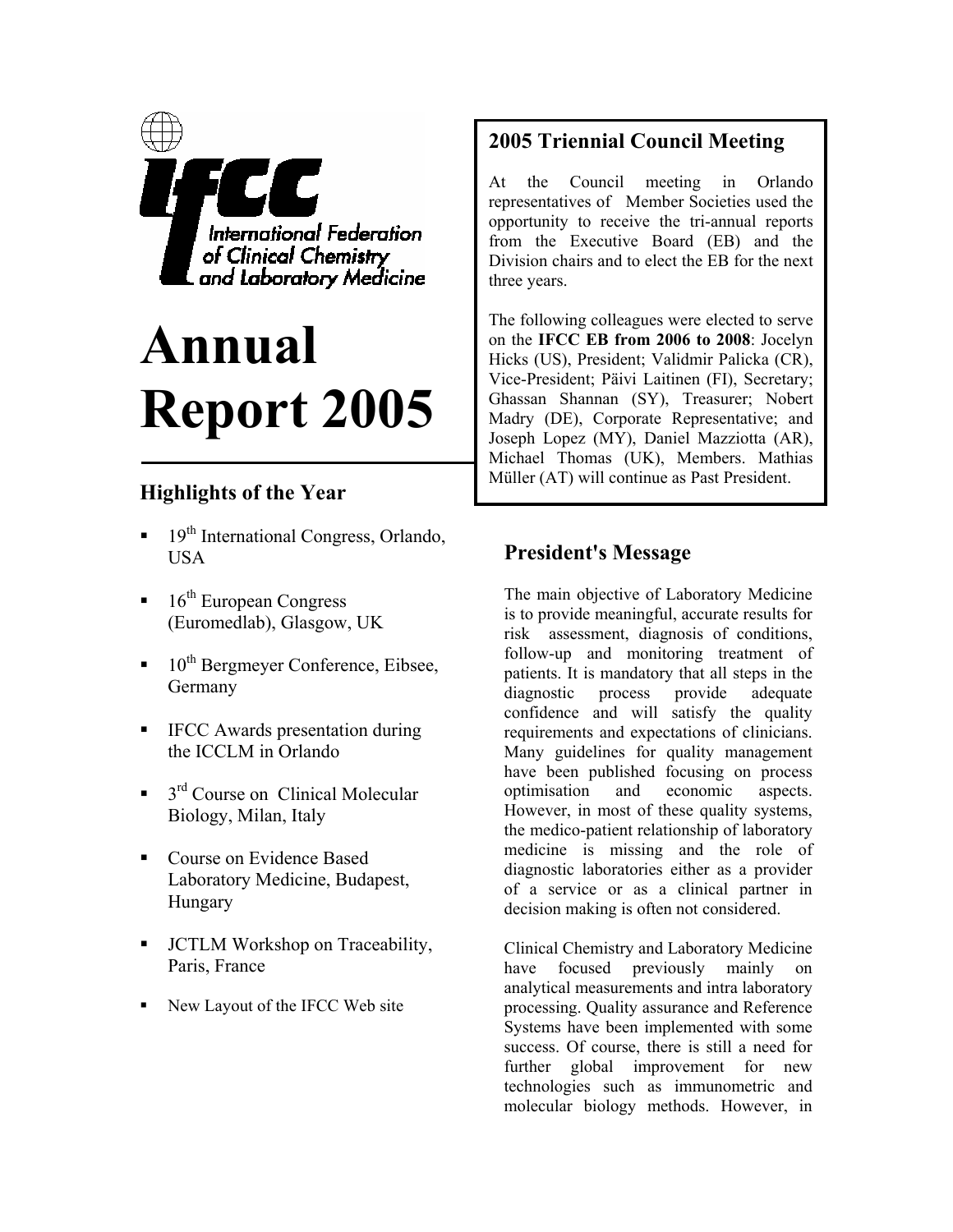order to play a greater role in clinical medicine a change of paradigm for Clinical Chemistry and Laboratory Medicine is currently taking place. For laboratory diagnostics to be considered as an integrated medical discipline, evidence based test requesting, the clinical usefulness of tests and the interpretation of laboratory reports will be essential. The inter-disciplinary clinical consulting process will expand laboratory obligations nearer to the patient. This will have an enormous socio-economic impact. Laboratory physicians and scientists will be essential in a patient oriented environment. It will be one of our discipline's obligations to evaluate continuously the validity and clinical utility of new diagnostic tests linking them with clinical outcome. To achieve this, globally harmonised analytical measurement procedures are essential. In addition, the increasing number of clinical tests and the complexity of data from investigating normal and abnormal gene forms and their expression, will force us to manage and interpret these observations through bioinformatic tools in order to be able to share our knowledge with clinicians.

IFCC continuously reviews and updates its concepts. The international character of the Federation allows developing national or regional concepts to world-wide accepted standards of excellence. Several new directions are being pursued in close collaboration with international, regional, professional and industrial partners thus expanding the base of expertise and knowledge. In this context, the following partners have to be highlighted: BIPM, CLSI, ILAC, IRMM, IUPAC, WHO, IUPAC. In addition, it has been one of the Executive Board's objectives to meet during regional and national congresses with colleagues from Member Societies and Corporate Members. These visits are occasions where the needs and mutual expectations can be discussed and partnerships and joint activities be established.

This Annual Report is the final one from the Executive Board which served during 2003 – 2005. This is also an opportunity to thank all the officers who have supported the Board in fulfilling the challenging, enjoyable work over the past three years. In this kind of organisation, the Board members are more visible to the outer world, but their success is totally dependent on the achievements of the Divisions and their working parties.

The scientific reputation of the Federation continues to grow, especially in the areas of standardisation and reference materials. Several projects were conducted by the Scientific Division (Chair: Jean-Claude Forest) to further promote the concept of Reference Systems (Reference Measurement Procedure, Reference Material, Reference Laboratories, Reference Intervals). This concept is the major basis for the implementation of global traceability of laboratory tests pursued by the Joint Committee of Traceability in Laboratory Medicine (JCTLM), a collaboration with the BIPM and ILAC. More than 200 certified reference materials and approximately 150 reference measurement procedures useful for the establishment of traceability are accessible on the BIPM website. In collaboration with the BIPM, IEC, ILAC, ISO, IUPAC, IUPAP and OIML, the Joint Committee for Guides in Metrology (JCGM) founded in the 1990s has been revitalized; the objectives of the JCGM are to maintain and develop the international vocabulary of basic and general terms in metrology (VIM) and the guide to the expression of uncertainty in measurement (GUMM). Both are pertinent for appropriate reporting of test results. In collaboration with the IRMM, NIST and WHO, certified reference materials for the prothrombin G20210A mutation, myoglobin, Troponin I, Lp(a) and a new batch for Apo B have been finalised. With the recommendations on amylase and ALP, most enzyme measurement procedures have now been adopted for 37°C. In order to implement these fundamentals in the clinical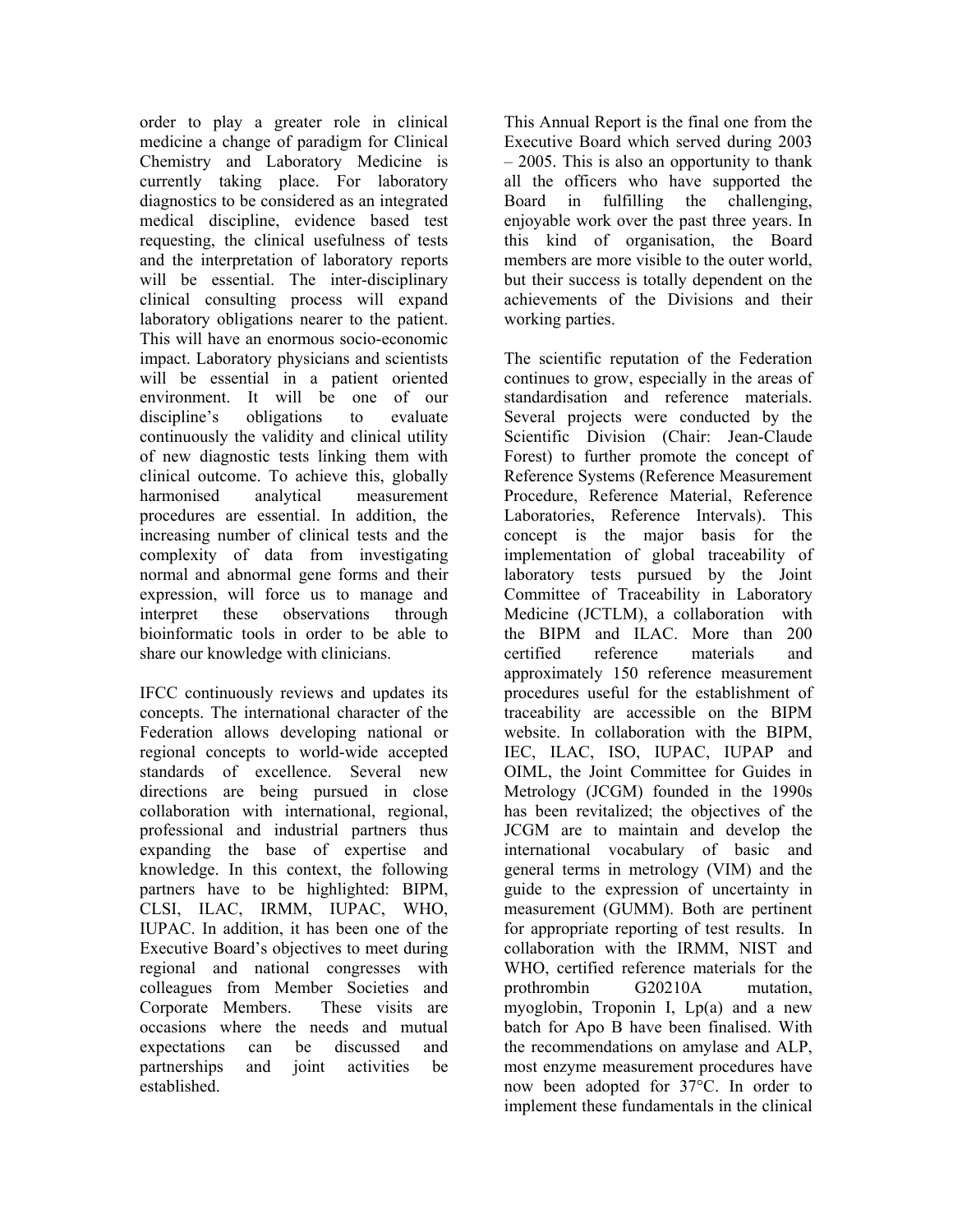field, continuing discussions with medical associations such as the International Diabetes Federation, American Diabetes Association, European Association of Diabetes Societies, the Japanese Diabetes Society, the American College of Cardiology and the European Society of Cardiology have been held. The Global Campaign for Diabetes Mellitus (Chair: Sverre Sandberg) is based on the same policy, bringing together patients, clinicians and laboratory professionals.

The Education and Management Division (Chair: Gerard Sanders) has expanded its role in analytical quality, continuous education and training pertinent for the future of our profession. This Division successfully initiated several programmes using visiting lecturers and established a number of technology courses. A first training course in reviewing literature towards objective criteria for diagnostics has recently been initiated. A major objective has been the rationale use of laboratory tests based on evidence based publications. Another ongoing activity is to provide high level educational material using the traditional printed and the new electronic media. Without the continuous support from the member societies and corporate members several of these projects would be impossible.

The Communications and Publications Division (Chair: Andrew Wootton) continuously updates the IFCC web site providing the membership with news and developments in the discipline. Besides several links and databases relevant for laboratory diagnostics, the transmission of lectures and IFCC symposia held during IFCC Congresses, has been added. Thus, those who cannot participate in meetings have the opportunity to receive this information and share this with congress participants. It is obvious that keeping up with the fast expanding role of electronic communication is a difficult task. This Division is also the link of the Federation to established scientific journals and

coordinates the publication of IFCC recommendations and documents.

The Congress and Conference Division (Chair: Albert Frazer) participated in the organisation of the International Congress in Orlando and the European Congress in Glasgow. These activities are extremely important for the IFCC and its membership bringing a specific IFCC-flair to these meetings and using these opportunities to advertise the Federation's achievements.

An international volunteer organization needs professional support based on modern logistics to be useful for the global membership. During the last few years, the Office in Milan with the collaboration of Emmezeta (CEO: M. Zaniboni) has developed a stable base for the Federation. The Office is now staffed with 3 dedicated, multilingual staff who make life easier for IFCC officers. We are grateful to the office staff for carrying out the administration and keeping the communication between IFCC and its members.

With the end of 2005, the term of this Executive Board, a group of dedicated colleagues and friends, will be finished. It will be up to the membership to reflect on our activities of the past years and whether the Federation has been successful in dealing with the challenges of this world and whether accomplishments in many ongoing projects, initiatives and organizational matters have been made. I can assure you that the board members and the divisional chairs did their best to act as a team of dedicated colleagues. I am using this opportunity to thank Matthew McQueen, Carl Burtis, Renze Bais, Christopher Lam, Hartmut Wetzel, Jean-Claude Forest, and Gerard Sanders who are all leaving after devoting much time, effort and their considerable talents to the benefit of the IFCC. On behalf of them I also want to thank you, as our members, for having given us the opportunity to serve in the Federation and to become acquainted with different cultures. I am confident that with the new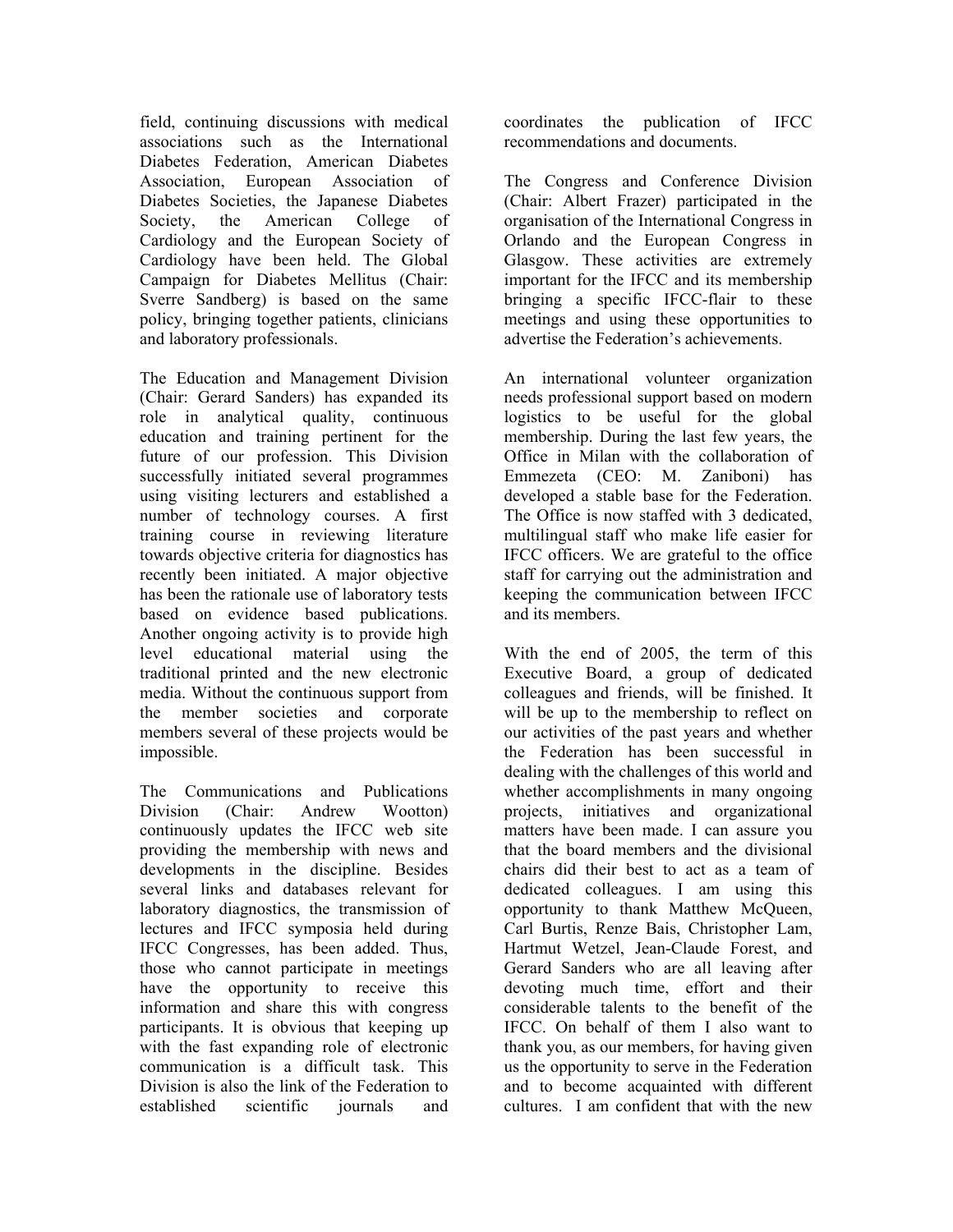leadership your needs and expectations will be met and IFCC's global role in Clinical Chemistry and Laboratory Medicine will continue to expand.

Mathias M. Müller President

# **Executive Board (EB)**

In 2005, the EB met in Vienna, Orlando and Milan. The meeting in Orlando was held prior to the XIXth International Congress of Clinical Chemistry and Laboratory Medicine hosted by the American Association for Clinical Chemistry and the final meeting for 2005 was held in the IFCC Office in Milan. Traditionally, this final meeting of the year is a review and budget-planning meeting and the EB was joined by the Chairs of Divisions who reviewed the previous year's activities and presented their draft budgets. The details can be seen in the Divisional reports below. In addition, the newly elected members of the EB for 2006-2008 were present as observers.

Due to the successful partnership with Emmezeta Congressi in organising IFCC sponsored Congresses and the hosting of the IFCC Office, the contract between IFCC and Emmezeta was renewed for 2005 – 2009.

As agreed during the Council meeting in Orlando, the legal domicile of the IFCC was changed from Lausanne to Pfaeffikon (Canton Schwyz). This decision will give Tax Free Status to the Federation in the future and had been recommended by our Swiss lawyers.

Humphreys & Gates were appointed as financial auditors for the next three years.

During EuroMedlab 2005 in Glasgow the respective Councils and Board of FESCC and EC4 decided to move both European organisations towards unification and amalgamation. The time-frame for forming one organisation with one constitution and one board was agreed upon and combined elections will be held at Euromedlab 2007 in Amsterdam.

In consultation with EC4 President, Dr Rob Jansen, it has been agreed to have a closer collaboration on scientific issues between EC4 and IFCC. The first joint project will be on kidney function tests (glomerular filtration rate).

As had been agreed when the Joint Committee on Traceability in Laboratory Medicine (JCTLM) was formed, the IFCC contributes financially to the running of this important Committee with the costs of the Secretariat shared between BIPM and IFCC. The contribution is paid by each organisation in installments over a two year cycle with the IFCC's contribution being for 2005-06. A link to the list of Reference measurement Procedures and Reference Materials endorsed by the JCTLM is available on the BIPM and IFCC web-sites.

The International Association for Pediatric Laboratory Medicine (IAPLM) approached the IFCC with the possibility of being integrated into the Federation. During 2005, an agreement was reached between the IFCC President and Professor K Kohse, President of the IAPLM: the Association will be disbanded and an IFCC Task Force for Laboratory Pediatric Medicine, chaired by Prof. Kohse will be formed. The major objectives of this new TF will be the organisation of a bi-annual congress on Pediatric Laboratory Medicine and to collaborate with the IFCC working parties on specific points relevant for Pediatric Laboratory Medicine.

#### *Membership*

At the meeting in Vienna, the EB discussed how the IFCC needs to develop so that it can continue to play a significant role in the future of the profession. One of the issues still to be resolved is that there are significant differences between our National Societies which may have an effect on the ability to move forward. A number of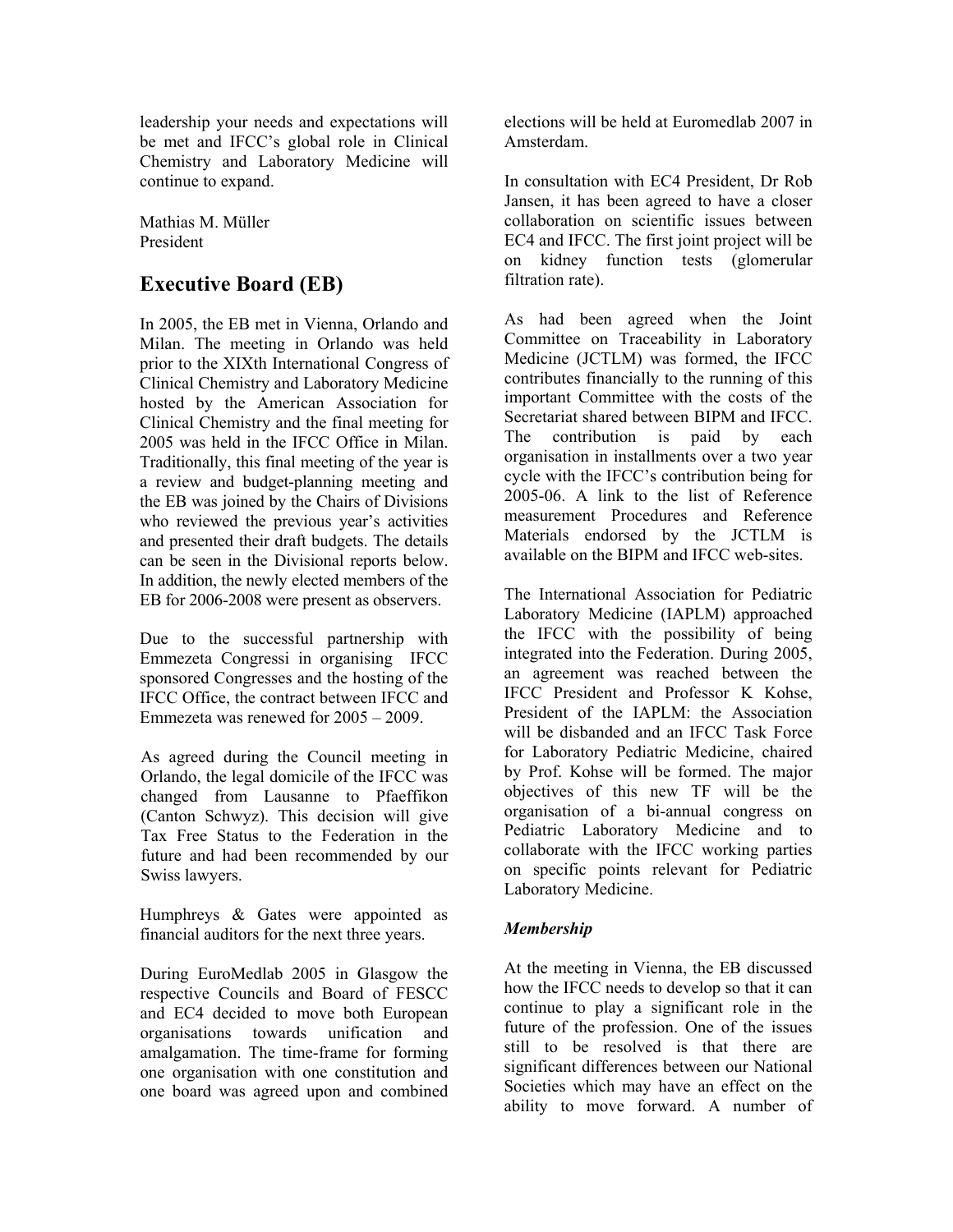National Societies have only limited membership and feel threatened by medically qualified laboratory personnel. In addition, there are societies within some counties that represent a greater proportion of relevant laboratory staff than does the IFCC National Member. Opening up the membership was discussed at the General Conference in 2004 and the EB is aware that this is a delicate issue that must be considered carefully.

Significant milestones were reported for a number of National Societies.

The Austrian Clinical Chemistry Society and the Austrian Society of Laboratory Medicine had merged to form the Austrian Society of Laboratory Medicine and Clinical Chemistry.

The National Societies of Sweden, Guatemala and Honduras celebrated their 50<sup>th</sup> Anniversaries in 2005 and were presented with their Anniversary plaques at the Council meeting in Orlando.

The  $50<sup>th</sup>$  Anniversary of the Yugoslavia (Serbia/Montenegro) Society was celebrated with a FESCC Symposium on June 10, 2005 in Belgrade where the Society was presented with an IFCC Plaque.

Nineteen reports were received from IFCC NS as a response to the request for information on their activities during 2005. These reports were discussed and are included in the full Annual Report which is available on the IFCC website.

The Pakistan Society was welcomed as a new full IFCC member. This new membership was approved unanimously by the Members via a mail ballot.

The EB welcomed Mitsubishi Chemicals and Immunotrack Diagnostics, a Finnish diagnostic company as new Corporate Members.

#### *Professional Scientific Exchange Program*

This programme provides scholarships for young colleagues to be trained in science, new technologies and management. It is also envisaged that by these visits, twinning between laboratories in different regions and continents will develop. In 2005, a total of 5 scholarships were granted. The recipients came from Costa Rica, China, Nigeria, Serbia-Montenegro and Vietnam. The training was in institutions in Austria, Italy, Thailand, UK, and USA. The scholars were trained in microbiology, molecular biology, pharmacogenetics and quality assurance. The IFCC believes that this programme contributes to the global expertise of our profession and should be promoted and used more by our member societies. The program enables new competencies for young colleagues which will be beneficial for their respective home institutions and the profession in their country.

# **Treasurer's Report**

The year 2005 was a very good year financially for IFCC. This was largely due to the fact that there was income from the highly successful EuroMedLab Congress in Glasgow, UK, and from the excellent triennial International Congress of Clinical Chemistry and Laboratory Medicine held in conjunction with the AACC in Orlando, Florida, US. Corporate Member dues have continued to increase due to several more diagnostic companies joining IFCC. We generally did well with Full Member and Affiliate Member dues, although there are a few countries that have not paid.

Our major expenses for 2005, as in all years, have been in supporting our major Divisions: Communications and Publications Division, Conference & Congress Division, Education and Management Division and the Scientific Division. Other expenses include the support of Special Projects, the IFCC Office in Milan and the Executive Board.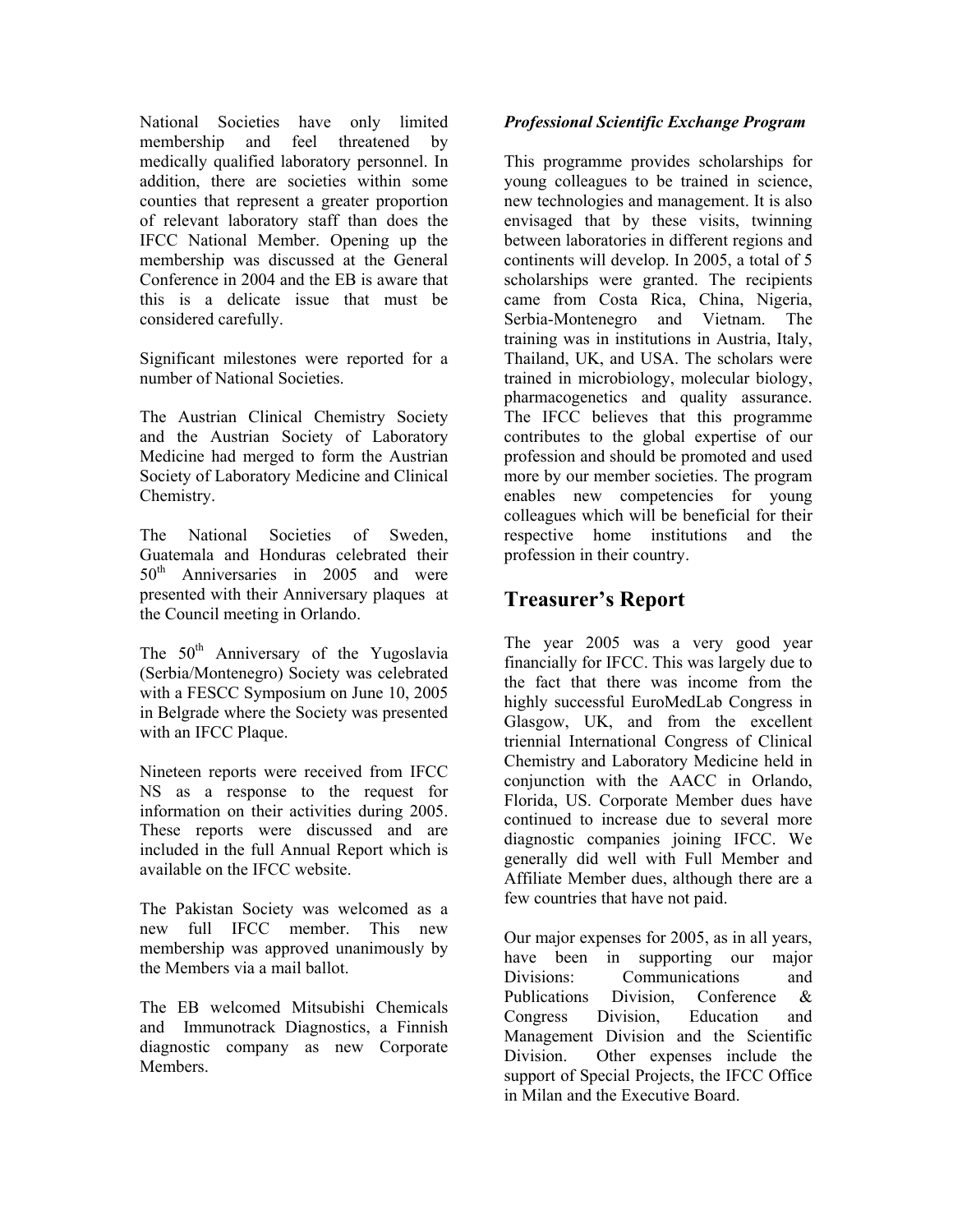# **IFCC Finances**

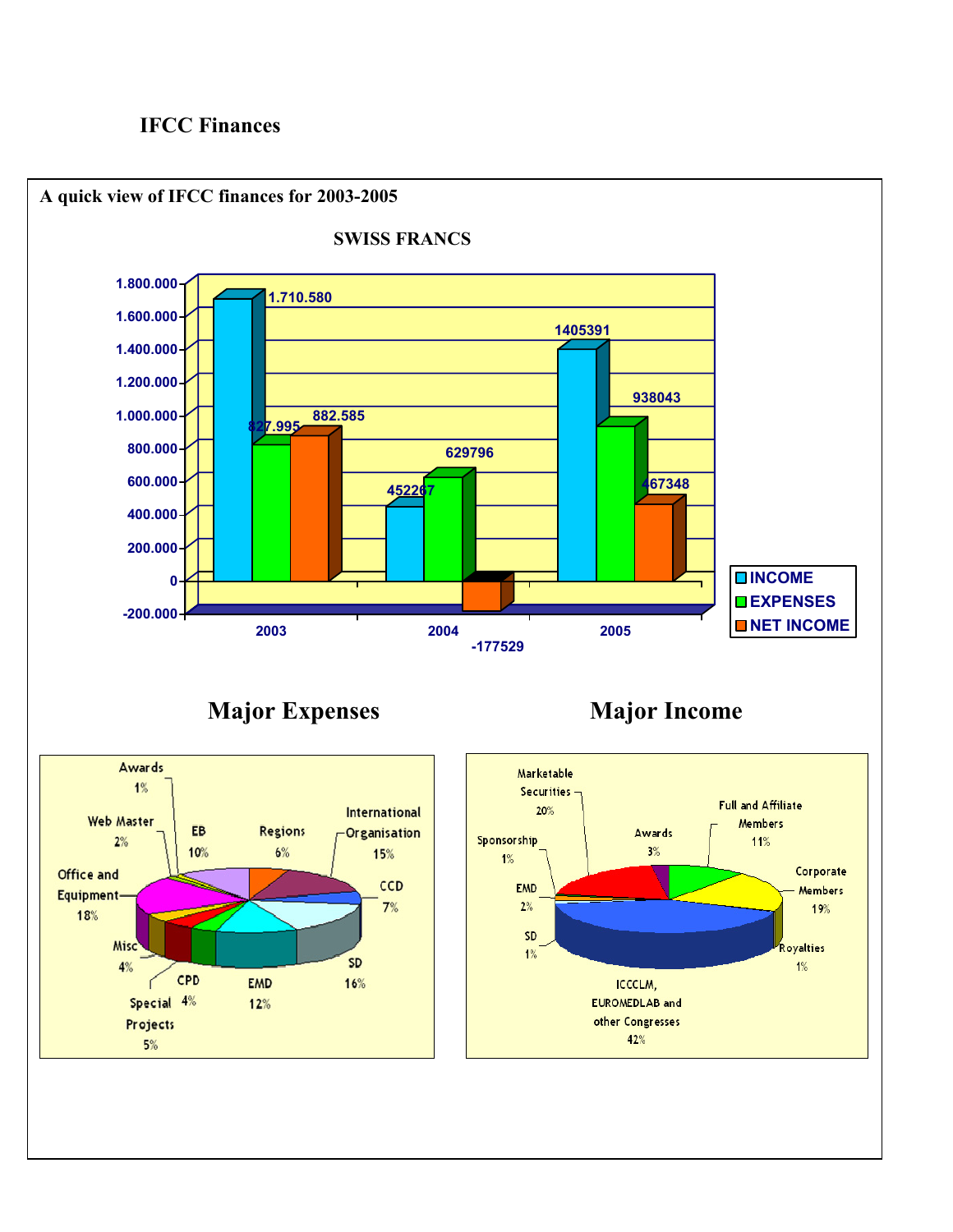We continued to fine tune our financial accounting for IFCC. Our audit for 2005 was performed again by Humphreys & Gates Chartered Accountants and went very well. With the help of the Financial Advisory Committee we are continuing to seek ways to improve the income for IFCC, and have developed a financial plan to assist in this effort. A major step which we have taken was to place our investments with Dresdner Bank (Switzerland) in Geneva. We have since realized the best ever level in our reserves. This should allow us to support more programs in 2006.

The relationship with Banca Intesa has greatly helped our processing of claim forms. Using the IFCC Office for bookkeeping has been a very positive experience. I appreciate very much the assistance of Lisa Ionescu.

 The year 2006 will not be as successful financially as we will see no income from Congresses.

I wish the new Treasurer, Dr Ghassan Shannan much success.

Jocelyn M. B. Hicks Treasure, IFCC

# *Awards Committee*

Members of the 2003-2005 Awards Committee conducting the nominations and selection of awardees were: Chairman C. Burtis (Vice-President, USA), J. Krahn (Canada), P. Laitinen (Finland), G. Shannan (Syria) and E. Topic (Croatia). The Awards Committee was assisted by Christine Tarrajat (Belgium) for the IFCC-EDMA Award and by James Nichols (USA), Marcel Levy (The Netherlands), and Kira Goertz (Roche-AU) for the IFCC-Roche Award.

# **Awards**

At the IFCC Awards dinner on July 23, 2005, the following Distinguished Awards were bestowed:

## **IFCC/Bayer Distinguished Clinical Chemist Award**

This award recognizes an individual who has made outstanding contributions to the science of Clinical Chemistry and Laboratory Medicine or the application of clinical chemistry to the understanding or solution of medical problems.

Presented to Gerard M. Siest.

Dr. Siest is professor of biochemistry and molecular biology at the University Henri Poincaré Nancy I and clinical laboratory director and research director at the Centre for Preventive Medicine in Nancy, France. He has contributed to the field through research, teaching, and service to a variety of organizations. His research has resulted in some 600 publications and he is currently editor-in-chief of *Clinical Chemistry and Laboratory Medicine.* He has mentored numerous scientists who have gone on to leading scientific and professional roles in many countries. Dr. Siest has shown extraordinary energy in organizing international meetings, most notably a series of outstanding conferences in Pont-à-Mousson that continued for 26 years. He has held major leadership roles in scientific and professional organizations, including serving as IFCC president for six years.

## **IFCC/Bayer Henry Wishinsky International Service Award**

This award honors an individual who has made unique contributions to the promotion and understanding of Clinical Chemistry and Laboratory Medicine throughout the world.

Presented to Jack Ladenson.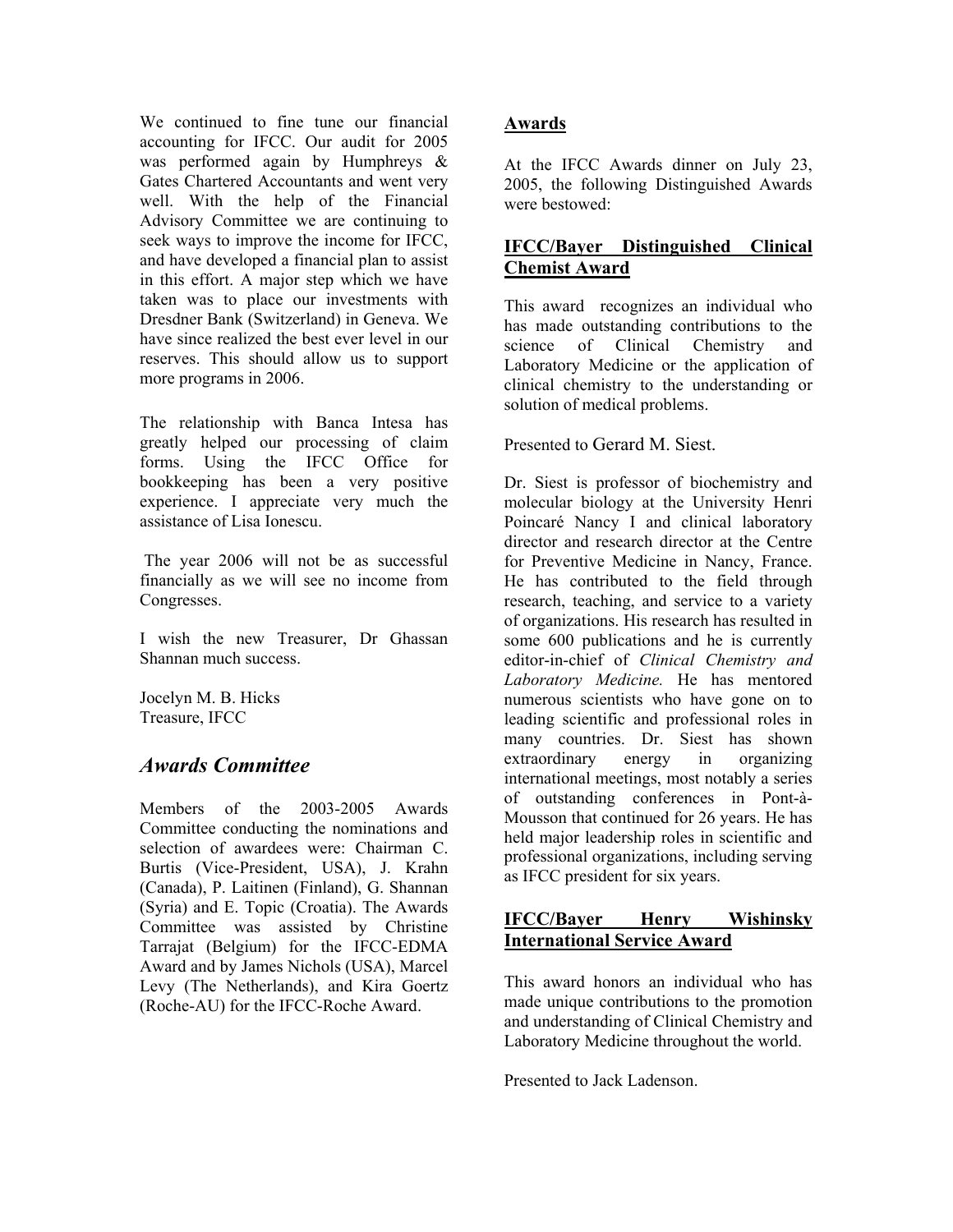Dr. Ladenson is the Oree M. Carroll and Lillian B. Ladenson Professor of Clinical Chemistry at the Washington University School of Medicine in St. Louis. As director of clinical pathology projects for the nonprofit organization Pathologists Overseas, Dr. Ladenson has made remarkable contributions to the improvement of clinical laboratory services in developing countries such as Eritrea, Bhutan, Kenya, Nepal, and Madagascar. For example, in Eritrea, he was responsible for establishing a full-service laboratory and system of smaller regional laboratories and has also contributed to the larger public health issues in Eritrea. Dr. Ladenson sees his efforts in Eritrea as a model for other countries and is beginning a similar effort in Bhutan.

# **IFCC/Beckman Coulter Distinguished Contribution in Education Award**

This award honors an individual who has made extraordinary contributions in establishing and developing educational material for our discipline to improve training and educational programs worldwide or in a region.

# Presented to William Marshall

Dr. Marshall is a consultant clinical biochemist and clinical director of pathology at the London Clinic and was formerly a reader in clinical chemistry in Guy's, King's, and St. Thomas' School of Medicine in London. His contribution to education has come through academic and professional teaching and through writing. For example, he is the primary author of two best-selling textbooks: *Clinical Chemistry* and *Clinical Biochemistry: Metabolic and Clinical Aspects*. He has served the IFCC in various capacities, particularly as a member of the Education Division.

# **IFCC/Abbott Award for Distinguished Contributions in Molecular Diagnostics**

This award honors an individual who has made unique contributions to the promotion and understanding of Clinical Chemistry and Laboratory Medicine throughout the world.

### Presented to Carl Wittwer

Dr. Wittwer is professor of pathology at the University of Utah Medical School and director of flow cytometry and new technology at Associated Regional and University Pathologists in Salt Lake City. In the early 1990s he developed rapid-cycle PCR amplification techniques requiring only 10 to 15 minutes. In the mid-1990s, he adapted flow cytometry optics to thermal cycling for real-time monitoring of PCR. Since 2003, he has directed an effort to simplify DNA analysis so mutation scanning and genotyping can be performed with a minimum of processing steps. He is the primary inventor of the LightCycler system, with more than 4,000 units placed worldwide. Dr. Wittwer holds 13 US patents, has published more than 100 research articles and is editor of the book series, "Rapid Cycle Real-Time PCR."

# **IFCC/EDMA Award**

At the occasion of the IFCC EUROMEDLAB Congress in Glasgow 2005 the IFCC/EDMA-Award for Evidence of Effectiveness of Laboratory Tests were presented to K. Decochez, Belgium.

After the Glasgow Congress, EDMA leadership informed IFCC leadership that they were terminating their sponsorship and support of this award.

# **IFCC/Roche Award**

During the International Congress in Orlando, five finalists competed for the IFCC/Roche Award in Advances in Critical Care Medicine with each making a presentation at the IFCC/Roche Symposia. Winners of this competition were: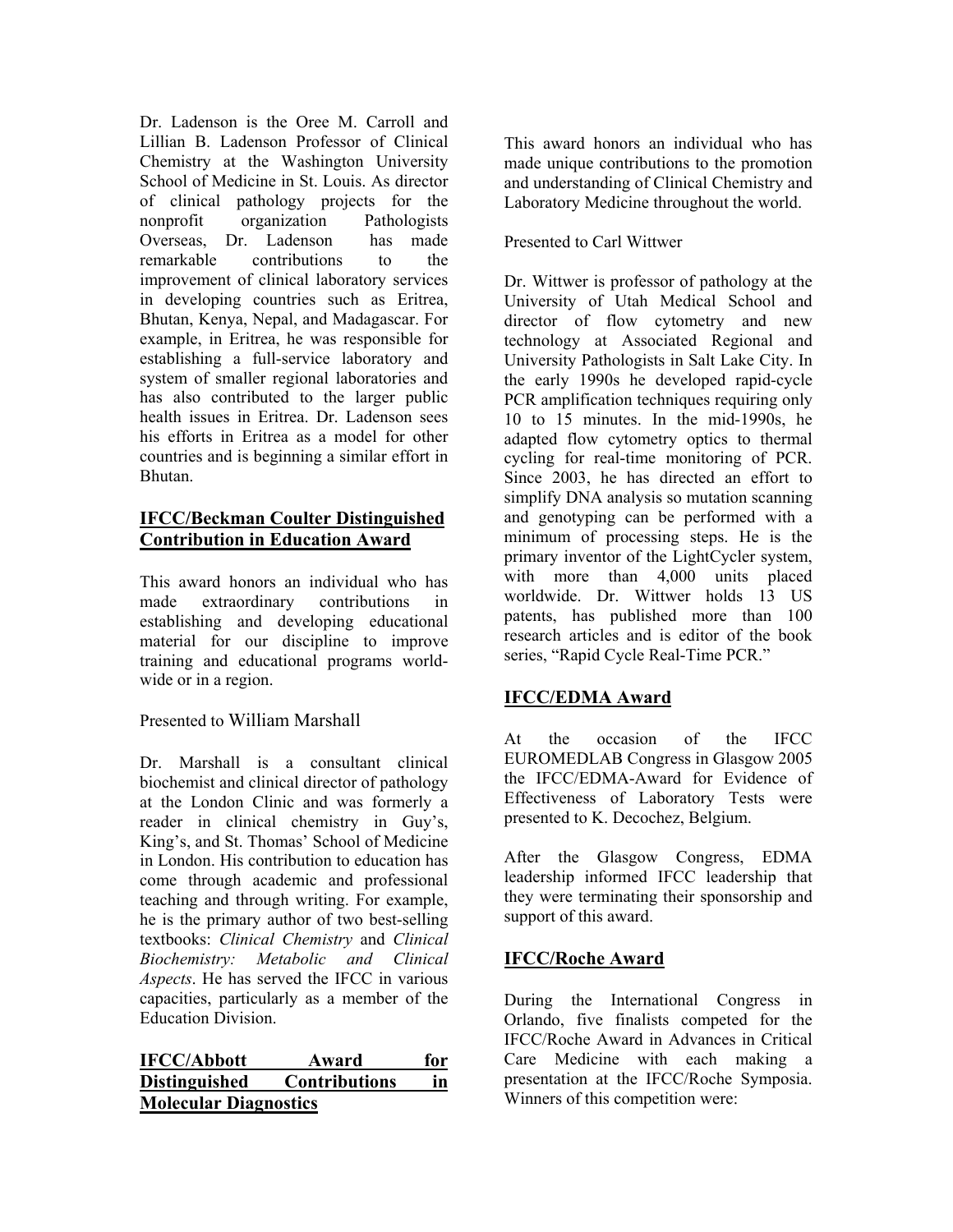#### **First Place**

#### **Dr. Mohammad Vasei**<sup>1</sup>

Dept. of Pathology Shiraz Medical School Shiraz 71344 Iran IRAN

 "Urinary 5-hydroxy indole acetic acid as a test for early diagnosis of Acute Appendicitis"

#### **Second Place**

#### **Dr. Dieter Mesotten**

Dept. of Intensive Care Medicine University Hospital Gasthuisberg B-3000 Leuven **BELGIUM** 

"The contribution of important metabolic changes to the improved outcome of critical illness by intensive insulin therapy "

#### **Third Place**

 $\overline{a}$ 

#### **Dr. Thomas Müller**

Dept. of Laboratory Medicine Konventhospital Barmherzige Brueder Seilerstaette 2 A-4021 Linz AUSTRIA

"Diagnostic accuracy of B-type natriuretic peptide (BNP) and amino terminal proBNP (NT-proBNP) in the emergency diagnosis of heart failure"

After the symposium, President Mueller, Vice-President Burtis, and Vice-President Palicka met with representatives from Roche. The latter were willing to continue support and sponsorship of this award in 2008 but requested significant changes in

format. After considerable discussion, a scholarship format was agreed upon.

#### **New Award - Distinguished Award for Laboratory Medicine and Patient Care**

In addition to the five awards that are presented at the ICCC every three years, an agreement has also been reached with Ortho Diagnostics to add a Distinguished Award for Laboratory Medicine and Patient Care to the IFCC awards programme. This award will honor an individual who has made unique contributions in Laboratory Medicine, especially in improving patient care and having a world-wide impact in clinical medicine.

Carl Burtis Chair, Awards Committee

# **Communication and Publications Division (CPD)**

#### **10.1 Activities and Reports**

Three committee meetings were held in 2005, two by telephone conference call and one face-to-face meeting.:March 2005 (teleconference), Orlando July 2005 (full committee meeting). September 2005 (teleconference). In addition, a web workshop was held in November in Milan.

#### **10.3.1 Working Group – eJIFCC**

The publication schedule was adhered to, consisting of 4 issues per year (see Appendix 1). The website now has an archive of the complete set of issues since the change to the electronic version.

#### **10.3.2 Working Group – IFCC News**

The change to a publication schedule of 6 issues per year has been a success (see Appendix 2). Archives of newsletters back to 2001 are now available on the website.

The use of editorial articles from each of the various divisions and IFCC officers has been valuable in publicizing the activities of the IFCC.

<sup>&</sup>lt;sup>1</sup> Because of problems with obtaining a visa, Dr Vasei did not attend the Congress and Dr Shannon made the presentation. He is to commended for doing an excellent job!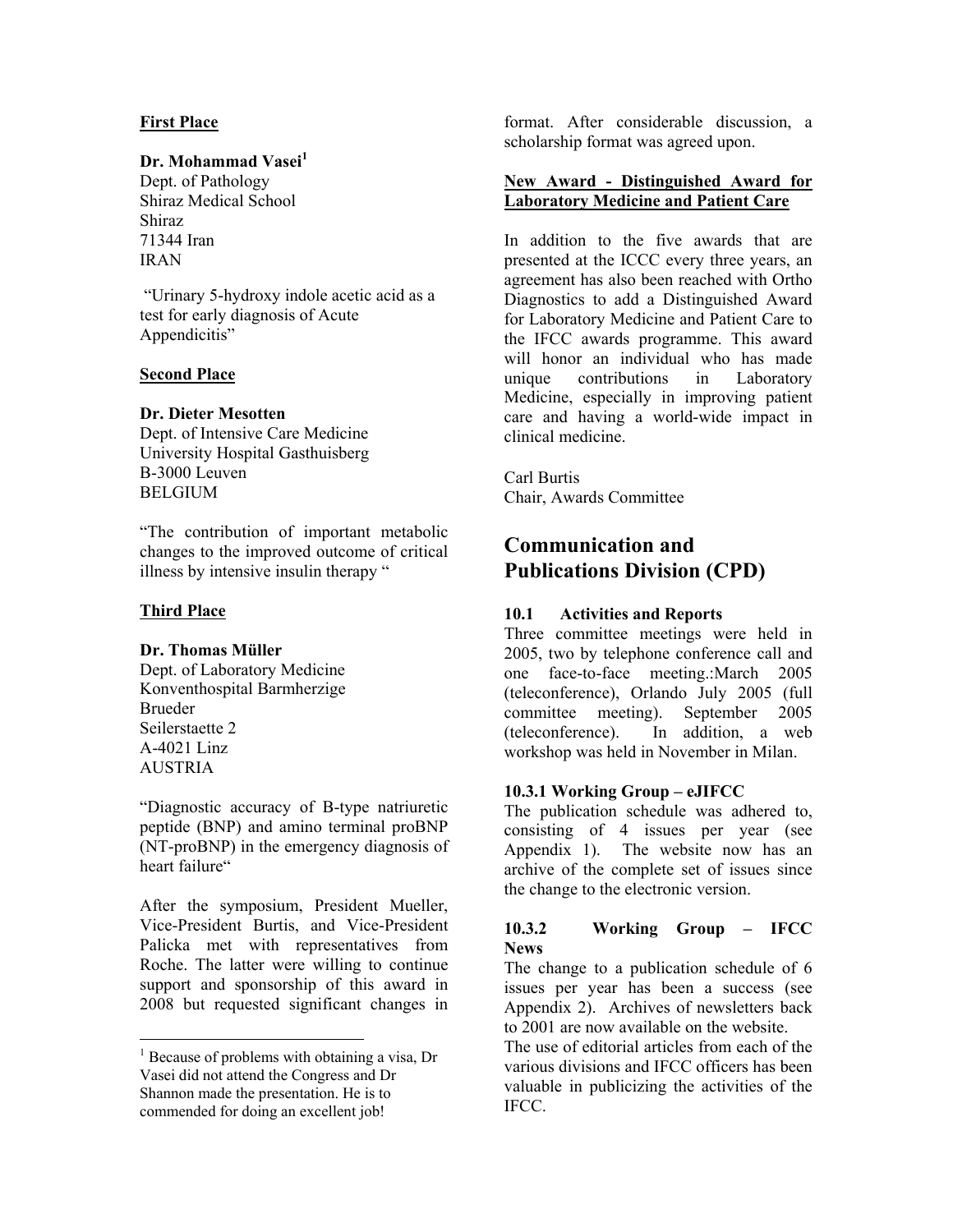#### **10.3.3 Working Group – Web-Site**

With the appointment of a new editor, Grazyna Sypniewska (Poland) who attended training sessions in Milan in November, there has been a redefinition of duties.

Access continues to climb and is now 1600 sessions per day or 50,000 per month.

The principal focus is on the proposed move to a new platform with a complete rewrite to take advantage of new facilities. These will include a rewritten bookstore, provision of wiki and discussion board facilities.

A pilot program is being established to explore the provision of web pages to National Societies or other Working Groups.

A separate directory for the C-EBLM has been established to provide a webspace for this activity. Included is a database of systematic reviews and meta-analysis in laboratory medicine. The searchable database access provided is a marked improvement, creating an important resource.

A similar website for the C-ECD is in the process of being set up.



#### **10.3.4 Working Group - Spanish (Ibero-american) Nomenclature and Translations**

Responsibility for editing the Rincon IberoAmericano web pages has been centralised to the IFCC office. This part of the web site continues its strong success thanks to the vigorous efforts of its editorial team.

#### **10.4.1 Documents from Committees & Working Groups - Report of the Editor of Documents**

The database continues to be updated as publications are forthcoming. See appendix 3 for 2005 content list.

#### **10.4.2 Monographs**

The monograph "Managing Change in the Clinical Laboratory" has now been printed and distributed.

#### **10.9 Corporate Member Activities**

A new corporate member is being sought following Werner Poppe's resignation. His contribution in improving communication and participation with the corporate members is gratefully acknowledged.

#### **10.20 Membership**

Andrew Wootton (Chair) Craig Webster (Vice-Chair and Multimedia) Peter Lehmann (Secretary/Editor Documents) Ellis Jacobs (Editor IFCC News) David Williams (Editor eJIFCC) Grazyna Sypniewska (Web editor) Vacant (Corporate Representative)

C Webster was appointed as Vice-Chair and Multimedia Editor. Grazyna Sypnieska was appointed as Website Editor. Werner Poppe resigned as corporate representative and a call for nominations has been made. A call for nominations for News Editor will also be made in 2006.

#### **10.30 Budget**

Considerable efforts have been made to reduce expenditure. These have successfully reduced costs without compromising the activities of the Division.

#### **10.40 Multimedia**

The importance of multimedia for IFCC educational activities is recognized by the appointment of a division member to develop this area.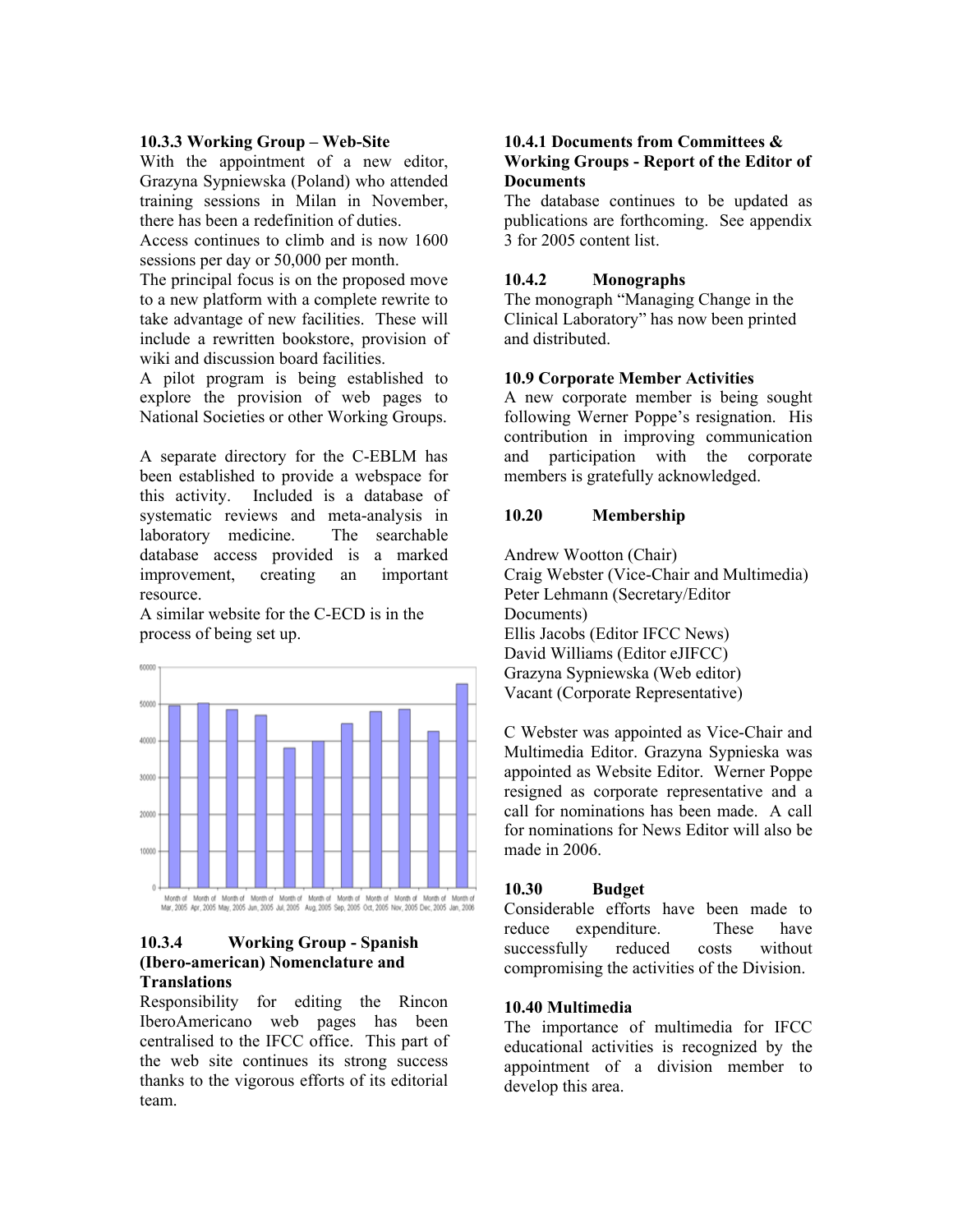Sessions from the Orlando Congress were recorded and will be made available for download.

The new podcasting project has launched the first two episodes. The concept will be a regular series of radio-style audio broadcasts and will include interviews with individuals prominent in Clinical Chemistry and some educational case material. It is hoped that this will provide opportunities for National Societies to share news of their activities.

Andrew Wootton, Chair CPD

# **Congress and Conference Division (CCD)**

## *International Congresses of Clinical Chemistry and Laboratory Medicine*

The 2005 International Congress of Clinical Chemistry and Laboratory Medicine (ICCCLM) was held in Orlando, U.S.A., from  $24 - 28$  July 2005. It was a joint meeting of the XIX ICCCLM and the 2005 Annual Meeting of the American Association for Clinical Chemistry.

The next International Congress (XX ICCCLM) will be held in Fortaleza, Brazil from 28 September to 04 October 2008. This congress will be hosted by the Brazilian Society of Clinical Analyses. The main working bodies of the congress have been established. Emmezeta Congressi will arrange the exhibition.

In 2011, the IFCC WorldLab 2011 (XXI ICCCLM) will be held concurrently with the IFCC–FESCC EuroMedLab from 15–20 May 2011 in Berlin, Germany. This congress will be hosted by the German Society of Clinical Chemistry and Laboratory Medicine (DKGL).

One of the major responsibilities of CCD during 2005 was finalizing proposals for IFCC symposia at the Orlando congress and assisting the organizing committee for

Fortaleza and Berlin.

#### *Regional Congresses*

There are four regions within the IFCC structure and each regional federation organises its own Regional Congresses of Clinical Chemistry and Laboratory Medicine (RCCCLM). There were two RCCCLMs during 2005. The European RCCCLM, the 16<sup>th</sup> IFCC-FESCC European Congress of Clinical Chemistry and Laboratory Medicine, EuroMedLab 2005 was held in Glasgow, Scotland from 08 - 12 May 2005. The total of participants was 3,286 from 83 countries. The organising committee was chaired by Dr. Graham Beastall, the former chairman of CCD. Due to high number of delegates and the sold-out exhibition space, the congress was an economic success as well as being very successful scientifically. From the perspective of CCD, the Glasgow congress organization was an excellent model for future member societies on how to plan, organise, promote and report on a scientific congress on laboratory medicine. The next EuroMedLab will be held in Amsterdam, Netherlands from 03 – 07 June 2007. Its theme is "Your future in patient care". The Organizing Committee President is Prof. Gerard T B Sanders and the International Scientific Steering Committee President is Prof. M A Blankenstein.

 The 2009 EuroMedLab will be held in Innsbruck, Austria.

The XI Arab Congress of Clinical Biology will be held in Damascus, Syria from 29 April – 02 May 2006. This congress will be chaired by Dr. Ghassan Shannan. The 2009 Arab Congress is scheduled for Beirut, Lebanon. The XVII Latin American Congress of Clinical Biochemistry (COLABIOCLI) will be held in Asuncion, Paraguay from  $04 - 07$  April 2006.

The 11<sup>th</sup> Asian Pacific Congress of Clinical Biochemistry, will be held in Beijing, China from 14 – 19 October 2007.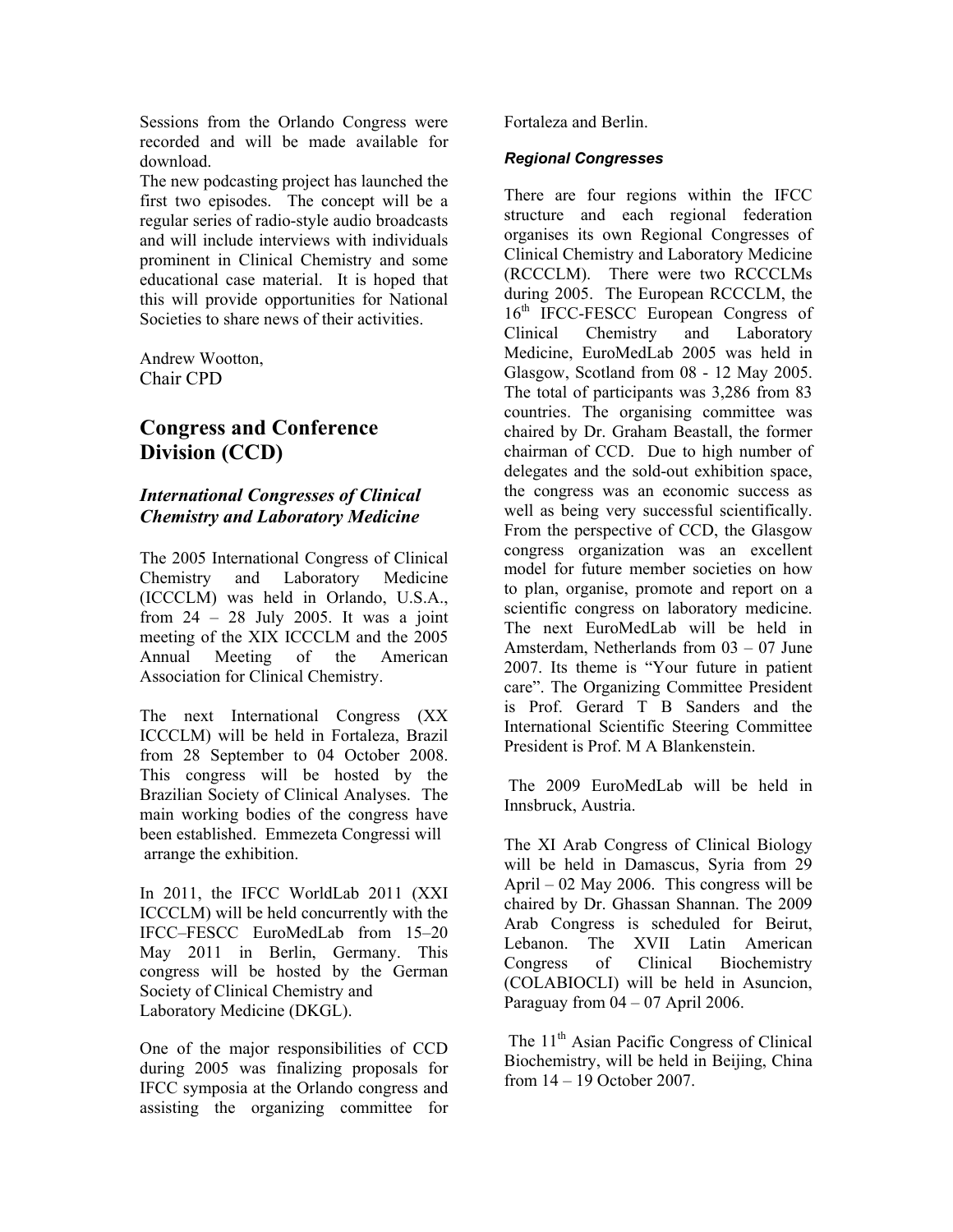#### *IFCC General Conference*

 IFCC Member societies and Corporate Members were sent questionnaires in 2005 concerning various aspects of the IFCC General Conferences. The responses were collated by CCD and a summary submitted to the EB for their consideration.

#### *IFCC Specialist Congresses*

The  $10<sup>th</sup>$  Bergmeyer Congress was held in Garmisch-Partenkirchen, Germany from 14 – 16 March, 2005. The topic of the meeting was "Diabetes and Cardiovascular Disease". I Vermes serves as CCD representative on the steering committee for this congress sponsored by Roche Diagnostics.

 The Beckman Coulter Protein Conference 2005 planned as a satellite meeting of EuroMedLab 2005 Glasgow was cancelled by Beckman Coulter due to very low registration numbers prior to the meeting scheduled for May 2005

#### *IFCC Auspices*

CCD provides IFCC Auspices to high quality conferences in the area of clinical chemistry and laboratory medicine that apply for the meeting to be held under IFCC auspices. This arrangement is mutually beneficial for IFCC member societies and meeting planners. It enables IFCC to promote congresses of interest to it's' members and strengthens IFCC image as a supporter of high level laboratory science. The organisers of congresses get lots of publicity through the information channels of IFCC. During 2005, IFCC Auspices were awarded to nine conferences.

#### *Meetings and Membership*

CCD had three meetings, one in Glasgow, Scotland in connection of the EuroMedLab 2005 Glasgow, the second during the Orlando ICCCLM congress and the third meeting in Amsterdam that included a visit to the RAI congress centre, the venue for the 2007 EuroMedLab.

Several changes in CCD membership took place at the beginning of 2005. Joseph Lee (HK) and Josefina Mora (ES) completed their terms of office as CCD members. CCD warmly acknowledges the great contributions of all of them to the congress and conference activities of IFCC. Lasse Viinikka (FI) completed his term as chair of CCD the end of 2005 and Albert Fraser (CA) was appointed CCD Chair effective January 2005.

Tomris Ozben (TK) and Sunil Sethi (SG) were welcomed as new members of CCD in 2005. At the end of 2005, Andreas Rothstein (CO) completed his term as CCD member. A new member representing the Latin American region will be appointed in 2006.

Albert Fraser Chair CCD

# **Education and Management Division (EMD)**

#### **GENERAL REMARKS**

In 2005, the Education and Management Division continued its activities. Symposia were held at International Congresses and Courses were given. The Visiting Lecturer Program was successful as well.

For the next year it is expected that those Committees in the Division that did not contribute much in 2005 will become more active. The focus of the Division still will be more on developing countries.

#### ACTIVITIES AND REPORTS

The Division had its main meeting in 2005 during the International Congress of Clinical Chemistry in Orlando in July 2005. The Division met there as a whole, and the different groups met separately.

As usual, for every group within EMD, the following items were dealt with: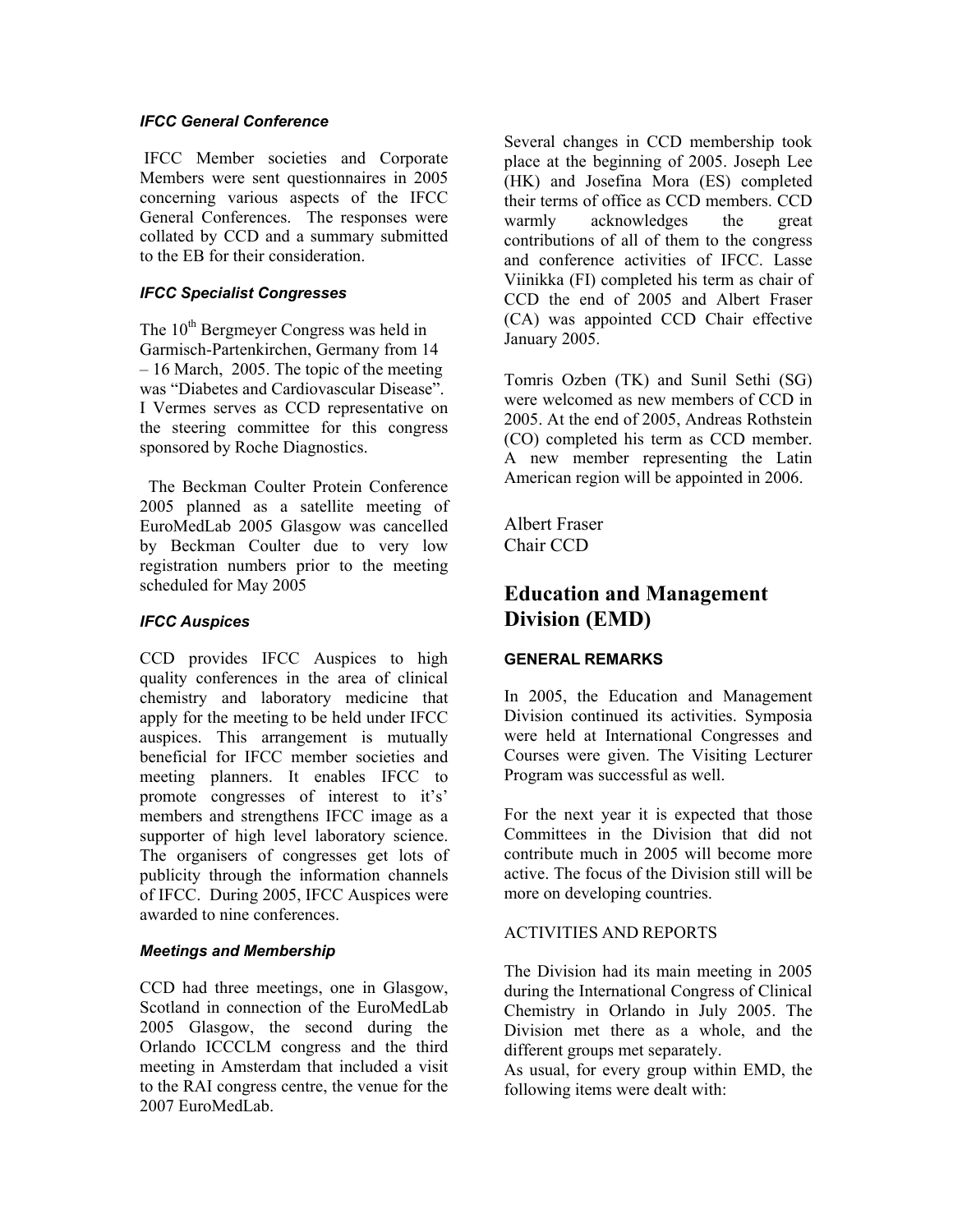- o give an overview of their activities in the last year
- o bring forward future plans, activities and meetings
- o indicate where co-operation with other groups within the Division is relevant
- o Review membership
- o indicate the budget necessary for the activities

#### **COMMITTEES**

#### *9.02.00 Executive Committee (EC)*

In 2005 the Executive Committee of the Division consisted of

Chair: GTB Sanders (NL); Vice Chair: M. Burritt (US); Members: J Smith (UK), L Lai (MY), L Vankrieken (BE, Corp, Rep).

*Short philosophy of the Division and the EC:* The Executive Committee of the Education and Management Division (EMD-EC) considers it as its task to implement a strategy for the Division, and monitor the progress of the activities derived from it. It guides the Division and its Committees and Working groups, and takes care of planning (strategy), follow-up, budget monitoring.

EMD-EC has been actively focusing more on the clinical side of the profession and EBLM, the use of modern media, courses on new technologies (molecular biology, flow cytometry), and teaching clinical chemistry in developing countries. This means that EMD tries to increase participation in regional and international congresses. An important part of our activities is aimed at developing countries in order to raise the quality of clinical chemistry practice in these countries. The Visiting Lecturer Program is an important tool to reach this goal.

It is the intention of the Executive Committee of the EMD to continue this strategy in the future.

EMD-EC met in Wales (UK) in January and had a meeting during the ICCC in Orlando

in July.

#### *9.02.04 Committee on Clinical Molecular Biology Curriculum (C-CMBC)*

Chair : M. Ferrari ( IT); Members: S. Kraiss (US), H. Sprecher (IL), M. Neumaier (DE)

*Activities***:** Molecular Biology teaching and training of trainers.

Courses in Clinical. Molecular Biology Techniques:

- o 3rd Course 5-9 July 2005 Milan, Italy
- o Vietnam 27-29 October 2005
- o Tunisia 30 November 2 December 2005
- Symposia at International Congresses:
	- o Glasgow 2005: "Genotyping in the postgenomic era" and Dr Ferrari lectured on : "High throughput genotyping" in the Session: Biochip/Biotechnology.
	- o Orlando 2005: "New Analytical Techniques of Molecular Diagnostics" Moreover the Chair gave an another lecture in the Edutrak proposed by Steve Wong entitled Global Genomic Personalized Medicine in which he will present "European Regulatory Policy for Genomic Tests and Update on Genotyping Methodologies and Clinical Applications".
	- o A joint session IFCC(C-CMBC)/AACC(Molecular Path Div) at Clin Chem Meeting, Mexico (3/2005) was held.

The Chair was invited by NCCLS to be member of their Committee on Molecular **Methods** 

In Progress: organization of courses in the following meetings.

> Educational course: Indonesian Association for Clinical Chemistry 10/2006 COLABIOCLI, 4/06 Paraguay APFCB, Beijing, 2007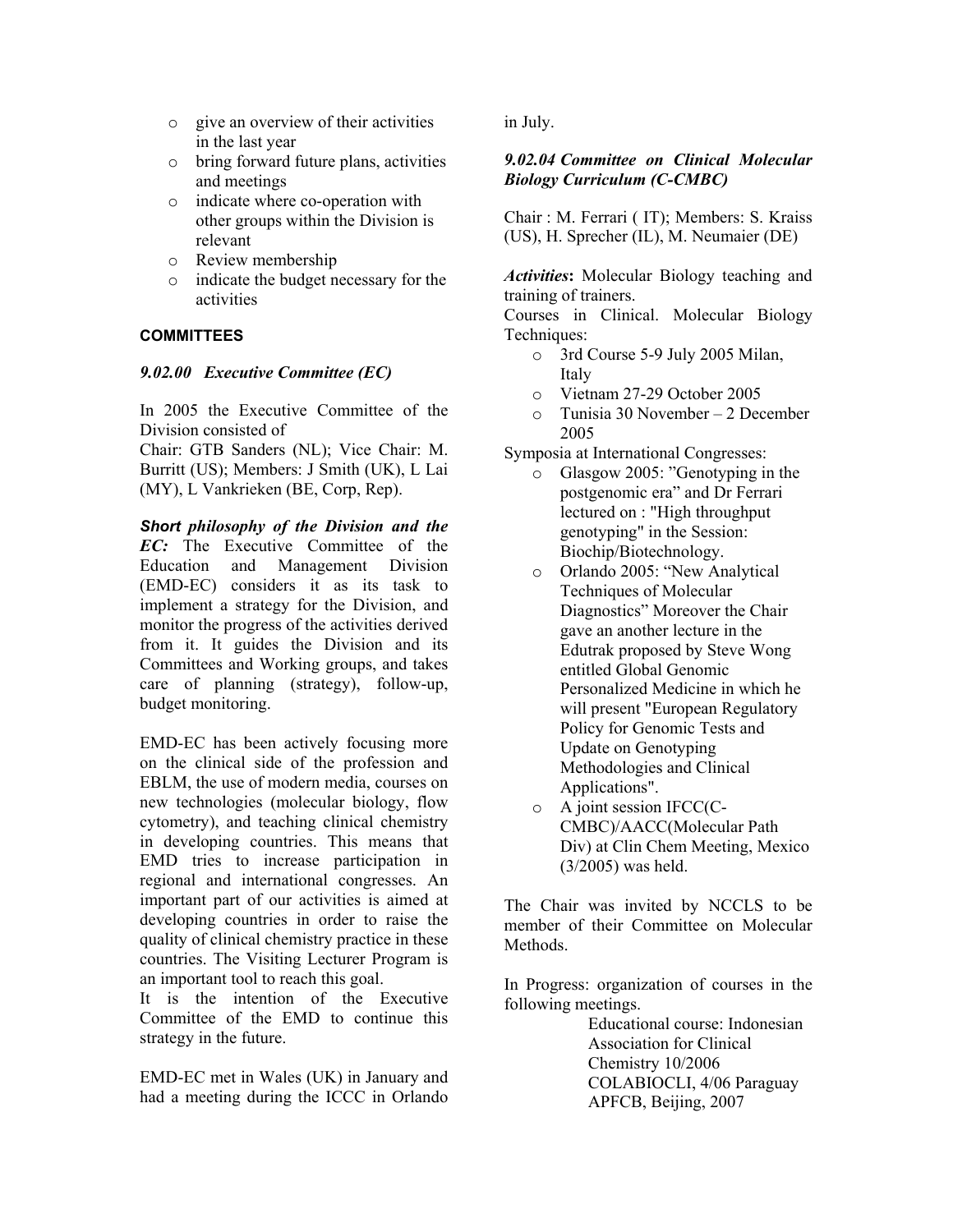#### *9.02.05 Committee on Analytical Quality (C-AQ)*

Chair : K. Sikaris (AU) ; Members: G. M. Henriksen (DK), C. Ricos (ES), Y. Bilto  $(LB)$ 

Education in relation to Analytical Quality

- o Education Courses EQA / IQC
- o Cooperation with other IFCC committees
- o Management in relation to analytical quality
- o Establishment of EQA
- o Serum Donation Project requests (SERO)
- o Regional Promotion of EQA
- o Standards
- o IFCC review of ILAC G13 standard for External Proficiency Testing

The Committee presented a full day workshop at the 19<sup>th</sup> ICCC in Orlando. Title: "The quality of Point of care Testing."

The Chair has performed a Visiting lecturer tour in November 2005 in Nigeria.

Plans are to improve collaboration between EQA providers globally by organizing an international meeting; a letter of invitation has been sent out.

The Committee will organize a symposium at the Damascus meeting  $(29/4 - 2/5, 2006)$ .

#### *9.02.07 Committee on Evidence Based Laboratory Medicine (C-EBLM)*

Chair: A.R. Horvath (HU); Members: J. Watiné (FR), R. Christenson (US), P. Bunting (CA)

#### TERMS OF REFERENCE OF C-EBLM:

1. Promote the understanding and the methodology of EBLM

2. Support of rational laboratory use by implementation of results from EBLM to daily practice by educating laboratory professionals.

3. International dissemination of and collaboration in EBLM

Activities:

o IFCC-FESCC Euromedlab Congress, Glasgow

 8-12 May 2005, Glasgow, Scotland, 16th IFCC-FESCC Congress of Clinical Chemistry and Laboratory Medicine *–*  Invited talk on the evidence of thyroid testing – *AR Horvath*

o 2005 ICCC/AACC, Orlando

 C-EBLM full day symposium on The Role of Evidence-based Laboratory Medicine, 24-28 July 2005, Orlando, Florida. XIX ICCC/AACC Annual Meeting.*– Coordinator: AR Horvath, with contribution of members of C-EBLM* 

o 1st IFCC/FESCC EBLM Course

 21-24 September 2005, Budapest, Hungary *– Coordinator: AR Horvath, with contribution of members of C-EBLM and the Cochrane SRDST-MG* 

 This high level course was an enormous success.

o Rita Horvath and Joseph Watiné participated in the G-I-N Conference in Lyon December 5-7, 2005.

o Publication of EBLM teaching materials 2006: IFCC booklet and/or CD-ROM – *Coordinator: AR Horvath, with contribution of members of C-EBLM* 

The Committee will organize a symposium at the Asunción meeting in April 2006.

Database on Systematic Reviews

The Committee has put a lot of effort into a searchable Database on Systematic Reviews. Most of this work has been done by Joseph Watiné. Supported by the staff of the IFCC Office it has been published on the IFCC Web-site.

(http://www.ifcc.org/divisions/EMD/ceblm/database.asp).

#### *9.02.08 Committee on Education and Curriculum Development (C-ECD)*

Chair: L. Allen (CA); Members: N. E. Fink (AR), D. Juretic (HR) RWK Chiu (HK), EY Sozmen (TU), B. Dufour (US)

The Committee has 32 corresponding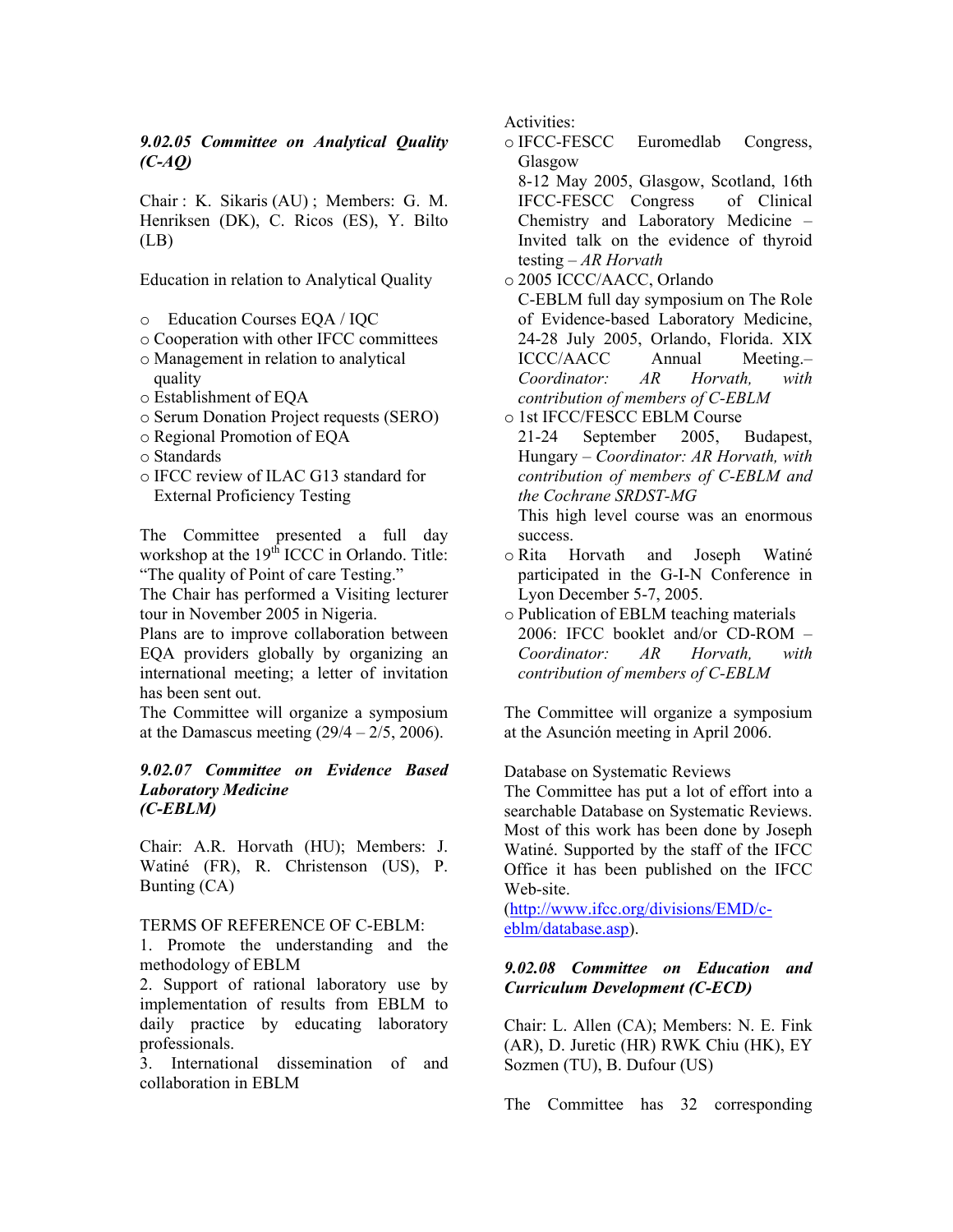#### members.

This committee has been restructured and now includes the Working Group on Reviewing Educational Documents (WG-REM, 9.03.05).

#### Projects:

La Plata Master Course; this ended in 2005 with the last two students visiting a foreign laboratory.

#### *9.02.09 committee on Clinical Laboratory Management (C-CLM)*

Chair: W. de Kieviet (NL); Members: E. Frank (IN), H. Stekel (AT)

For the Committee on Clinical Laboratory Management (C-CLM, 9.02.09) a new Chair and members have been appointed. Time has been devoted to discuss objectives and goals.

#### Rationale

EMD-EC believes that it is essential that part of the improvement of the quality of a laboratory, especially in developing countries, should come from clinical laboratory (quality) management expertise. The need for basic financial and managerial skills has been repeatedly stated during numerous meetings and visits to various member countries.

#### Terms of Reference

1. The primary focus of the committee will be to provide basic management skills to the widest possible audience most in need of these resources, i.e., the developing /emerging member nations. The main aim of these actions will be the improvement of the quality of the diagnostic process, leading to a better performance of clinical chemistry worldwide.

2. The committee will focus on the production of accessible, practical and adaptable basic management tools. For example: introduction of basic quality systems, basic financial concepts; basic budgeting; essential economics; cost vs price calculations; personnel management;

effective use of computerised tools, including the internet for basic management functions.

A symposium is foreseen in Beijing in 2007.

#### *9.03.04 Working Group on EPO (WG-EPO)*

Chair: L. Thomas (DE); Members: C. Brugnara (US), M. Cazzola (IT), J. Cook (US), J. Iino (JP), W. Oosterhuis (NL), P. Lehmann (DE, Corp Member, Roche Diagnostics)

The project is in its final stage.

#### *9.03.05 Working Group on REVIEWING of Educational Materials (WG-REM)*

The WG-REM was created to review the educational materials for potential distribution and/of publication by IFCC. No material was offered for review and thus, the WG was closed and the activities transferred to C-ECD (9.02.08).

#### *9.03.07 Working Group on Distance Learning*

This WG on Distance Learning is a subcommittee within C-ECD (9.02.08) Chair (Acting): D Juretic (HR); Member: P Kocna (CS)

Scope: Liaise with Associate Members of the Committee on Education and Curriculum Development to determine educational needs of their countries/regions and work with them to improve education in clinical laboratory science worthwhile through the Project on Distance Education

A Questionnaire on distance education was sent out to the IFCC membership and the responses have been evaluated. On the basis of the answers the committee has set out its further strategy:

Develop IFCC portal, including process to change information regularly

Select material from societies' websites to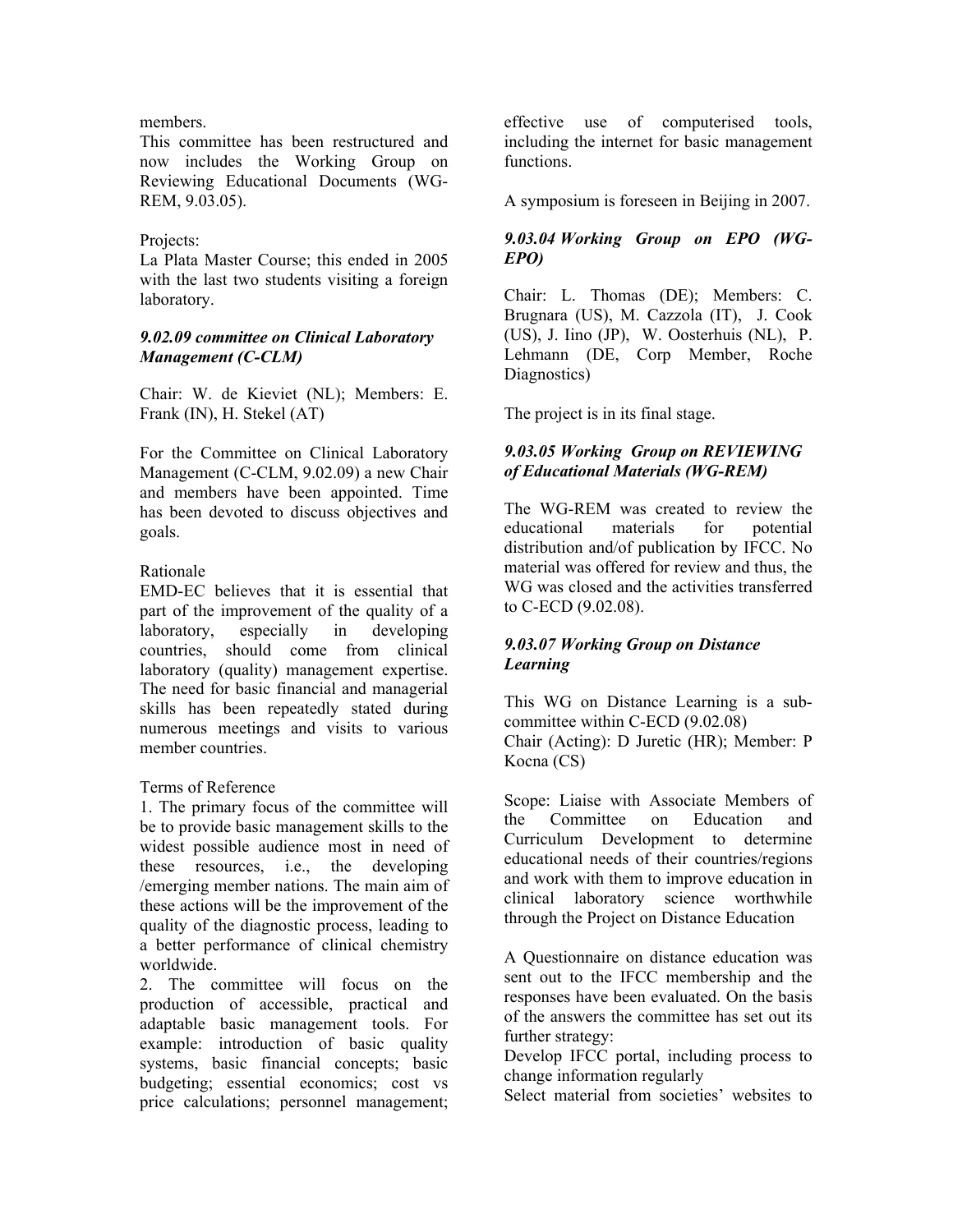put on IFCC portal

#### **9.04 SPECIAL PROJECTS**

#### *9.04.01 Visiting Lecturers Program (VLP)*

Chair: M. Burritt (US)

Sponsors: DPC and Dade-Behring

The following travels of lecturers to developing countries have been supported in 2005.

Dr. Sverre Sandberg (Norway) presented lectures at a conference organized by the Regional Association of Clinical Laboratory Diagnostics in St. Petersburg, Russia (an Affiliate Member of the IFCC) from 28 May-5 June in St. Petersburg. Subjects included EBLM.

Dr. Emilia Martinez (Mexico) lectured at the III Central American Forum and II National Forum on Quality Assurance and Advances in Diagnostic Microbiology in Tegucigalpa, Honduras on 29-30 June. Other VLP have been requested by the Honduran National Society. Subjects include elaboration of the quality manual and steps for the accreditation process.

Dr. Xavier Fuentes Arderiu (Spain) presented lectures in Uruguay at the V Congress of Bioclinical Chemistry from September 16-18. Subjects include quality in the clinical laboratory, biological variation and errors/uncertainties in medicine. Note: the Uruguayan Society has formed a working group through the IFCC to help translate quality documents into Spanish for the Latin American countries. Other VLP speakers from past years (Drs. Fernandez and Grazia), along with Dr. Arderiu, have addressed these topics and have provided support for this effort.

The VLP supported a speaker at the Course of EBLM organized by the C-EBLM IFCC/FESCC and the Screening and Diagnostic Tests Methods Group of the

Cochrane Collaboration in Budapest on 21- 24 September. This course had an excellent review by the participants.

Dr. Camilo Fernandez lectured at a national seminar/meeting on Accreditation and Quality Improvement in Clinical Laboratories on 5-8 October sponsored by the Guatemalan Society of Clinical Chemistry.

Dr. Callum Fraser (UK) presented lectures at the XIV Congress of the Chilean National Society in Vina del Mar, on 19-21 October. Subjects included the impact of biological variables in the clinical laboratory and interpretation of clinical chemistry laboratory data.

Dr. Carmen Melchor (Mexico) has presented lectures at the VIII Ecuadorian National Congress and III International Congress of Chemical Biochemistry at Manta, Ecuador on 26-27 October. Subjects included molecular mechanisms of bacterial resistance, safety management and the role of the laboratory in nosocomial infections.

Dr. Ken Sikaris (Australia) presented lectures at the annual meeting of the Nigerian Association of Clinical Chemistry in Clabar Cross River State, South East Nigeria on 23-24 November. Subjects include QC/QA and external proficiency testing.

For 2006 already three lectureships have been planned.

#### *9.04.02 Course on Flow Cytometry*

Chair: G. Rothe (DE); Co-chair: A. Thews (CH); Members: D. Barnett (UK), M. Maerer (DK), M. O'Gorman (IL,US), A. Orfao (ES)

*Activities:* flowcytometry course and symposium.

With the support of Beckman Coulter a Course was held from 7-9 October 2005 (Bremer Zentrum für Laboratoriums-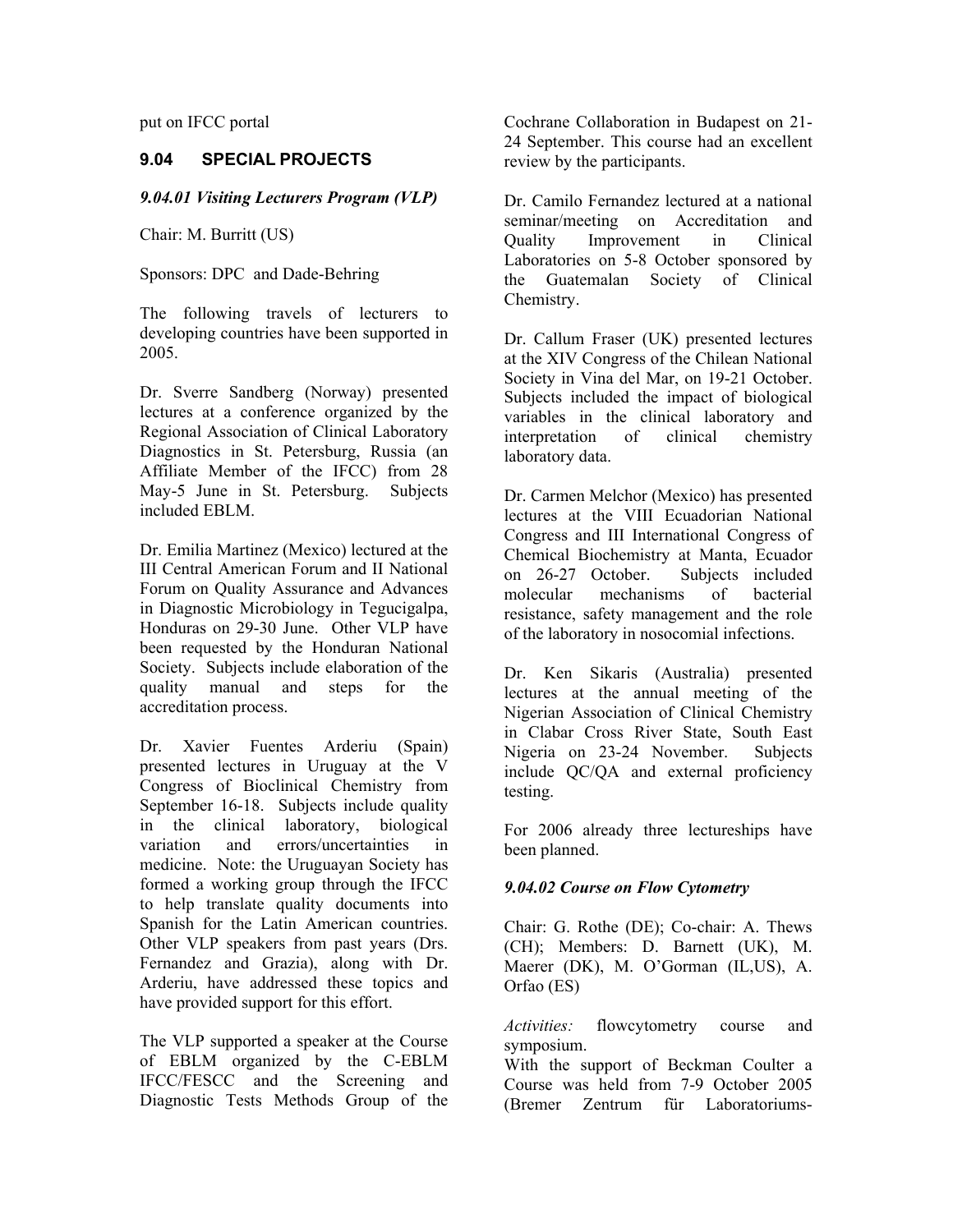medizin, Bremen, Germany) "Strategies for the Diagnostic Monitoring of the Specific Immune Response" Symposium and Wet-lab Sessions University of Mainz, and Beckman-Coulter Co-operation.

Gerard Sanders Chair EMD

# **Scientific Division (SD)**

During 2005, the following members served on the SD Executive Committee: Jean-Claude Forest (CA) (Chair), Mauro Panteghini (IT) (Vice-Chair), Howard Morris (AU) (Secretary), Ian Young (UK), Nader Rifai (USA), Ulf-Hakan Stenman (FI), Rolf Hinzmann (DE) (Corporate Representative), and Matthias Muller (AT) (EB-Liaison). Three representatives of International Organizations were invited to attend the meeting as consultants: Jos HH Thijssen (JCTLM), Heinz Schimmel (IRMM) and David Bunk (NIST). Two meetings were held during the year; May 12-13 (Glasgow, UK in conjunction with the FESCC Congress) and September 30- October 1 (Milan, Italy).

#### *Relationship with International Organizations*

The Scientific Division has pursued the expansion of its activities with international organizations to promote the implementation of the concept of traceability in laboratory medicine and the implementation of reference measurement systems.

#### • **Joint Committee on Traceability in Laboratory Medicine (JCTLM)**

The Joint Committee for Traceability in Laboratory Medicine (JCTLM) including its two working groups has continued to develop its program. The Working Group on Reference Measurement Procedures (RMPs) and Reference Materials (RMs) has commenced its program of identifying and

reviewing against agreed criteria (ISO standards 15193 and 15194). It has published lists of higher order certified RMs and RMPs required for industry to comply with the EC directive regarding *in vitro* diagnostic medical devices. List 1 and List 2 have been published. A final version of the Quality Manual was presented to a meeting of the JCTLM Executive Board in November. The second Working Group on Reference Laboratories has drafted criteria for acceptance as a Reference Laboratory.

#### • **Institute for Reference Material and Measurement (IRMM)**

Close collaboration with IRMM continues with practical joint ventures such as preparation of Certified Reference Materials for the following analytes: AST, ALP, myoglobin, haemoglobin A2, a new preparation of CRM470, BNP, progesterone, T3 & T4, Prothrombin factor II wild type and Factor II mutant as genetic reference materials.

#### • **Clinical and Laboratory Standards Institute (CLSI) (formerly NCCLS)**

The working relationship between CLSI and IFCC continues. Joint projects with CLSI are reviewed on a regular basis. The documents on Quality Assessment Programs for Molecular Methods (MM14) and Performance of Cellular Immune Functional Assays (I/LA 26), have been completed.

Current ongoing joint CLSI/IFCC projects include the following: Analysis of Body Fluids; Molecular Methods for Microarrays; Sample Collection and Handling for Molecular Test Methods; Determining Clinical Utility of Genetic Tests; Body Fluid Analysis for Cellular Composition; Metrological Traceability and its Implementation; Mass Spectrometry in the Clinical Laboratory: A Guideline to Implementation, Operation and Quality Assurance; IFCC project proposal on Total Plasma Homocysteine; IFCC project proposal on Immunosuppressive Drug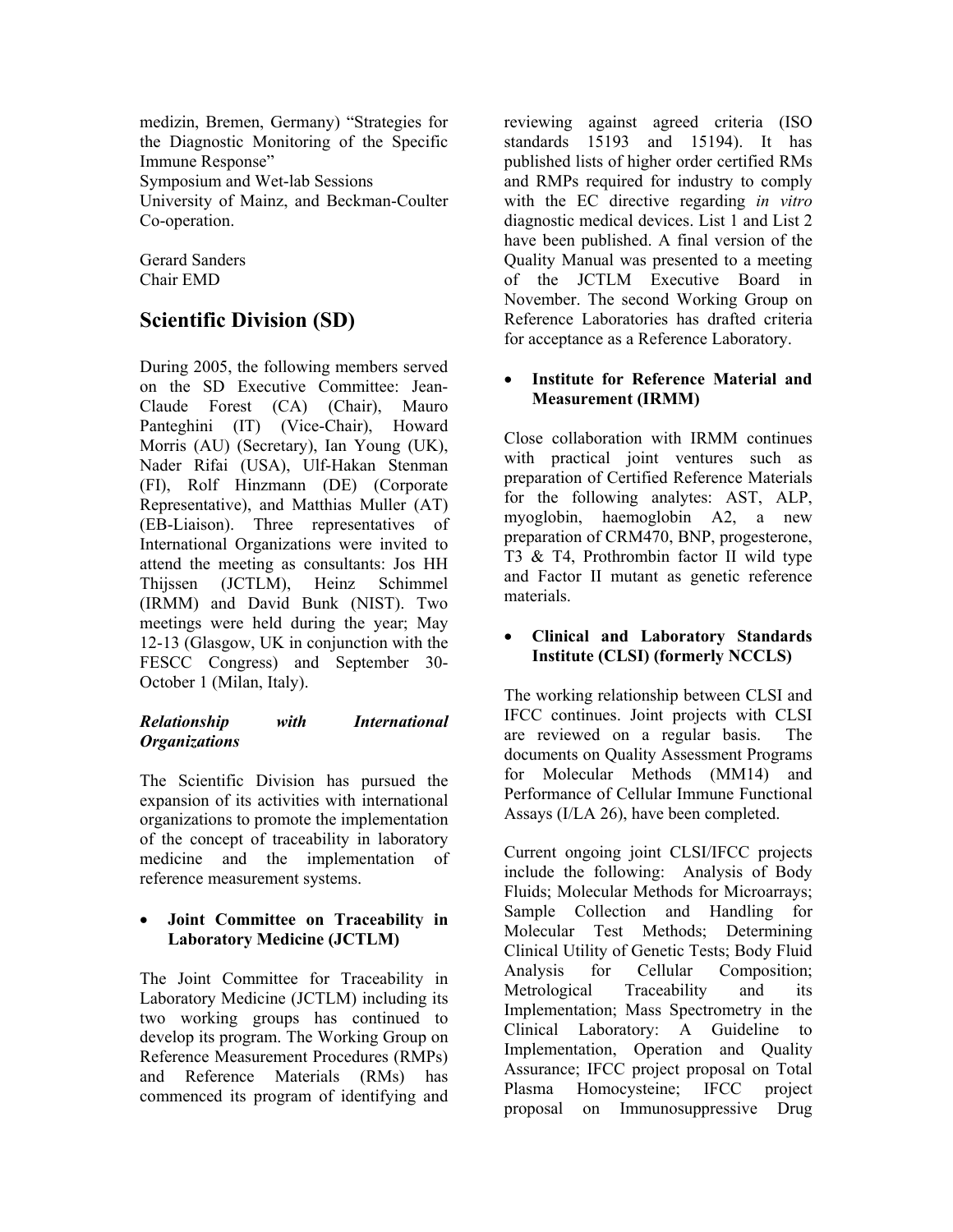Monitoring; Use of External RNA Controls for the Quality of Gene Expression Measurements with Microarrays and by Real-Time PCR (RT-PCR); Expression of Uncertainty of Measurement in Clinical Laboratory Medicine.

#### • **National Institute of Standards and Technology (NIST)**

A large number of projects are underway at NIST and some are of considerable interest to IFCC. These include: preparation of primary reference material for cardiac troponin I (cTnI), serum reference materials (SRM) for electrolytes, glucose, lipids, creatinine, homocysteine and folate, nonpeptide hormones, and drugs of abuse. Each SRM preparation will consist of analytes at 3 levels in serum. NIST Clinical Reference Methods are under development for Creactive protein and BNP in serum.

# • **ICCLM**

The SD participated in the XIXth ICCLM held 24-29 July 2005 organising to two symposia; "Achieving Standardization in Laboratory Medicine – A Hard but Feasible Task" and "Monitoring Immunosuppressive Drugs".

#### • **Regional and other congresses**

The SD participated in the  $16<sup>th</sup>$  IFCC-FESCC European Congress of Clinical Chemistry and Laboratory Medicine held 8- 12 May 2005 organising a symposium: "Traceability in Laboratory Medicine".

#### *Activities of Committees and Working Groups*

The Committees (Cs), which are themeoriented, carry out much of the scientific and professional activities of the Scientific Division. Their work is often in close collaboration with other international organizations. For more specific tasks, the activities are normally accomplished through Working Groups (WGs). During the

IFCC-FESCC Congress (Glasgow, UK May 2005) the SD Executive Committee had the opportunity to meet with representatives of the C-MD and C-PP. At the meeting held in Milan the SD Executive Committee met with the Chairs of the C-RIDL and WG-SHbA2.

# **Committees**

#### • **C-Nomenclature, Properties and Units (C-NPU)**

This IFCC/IUPAC Committee is responsible for the maintenance of the generic database, which is now available through the IFCC website. C-NPU is currently investigating long term maintenance of the database and wider utilization at the international level. Discussions have commenced to identify common interests between the C-NPU database and that of the CLSI. The discussions also involve members of LOINC over common interests between these three databases in this field. A member of the committee is representing IFCC on the Sub-Committee on Vocabulary in Metrology and Guides to Expression of Uncertainty of Measurement in Metrology (GUMM) of the Joint Committee on Guidelines and Metrology (JCGM) of the International Organization for Standardization (ISO). It is pleasing to note that following representation from the IFCC, the latest version of VIM (VIM3) will be freely available on the BIPM web site for partner organisations. Projects currently ongoing include Unitage and Nomenclature of HbA1c, Properties and Units for Urinary Calculi, Terminology for observations in scientific communication and translation of the C-NPU database elements and properties into French.

#### • **C-Molecular Diagnostics (C-MD)**

The priority area of activity is to establish a network of IFCC Molecular Diagnostics Centres, each with a focus on a particular area of clinical interest in this field. The first three areas will focus on haemochromatosis,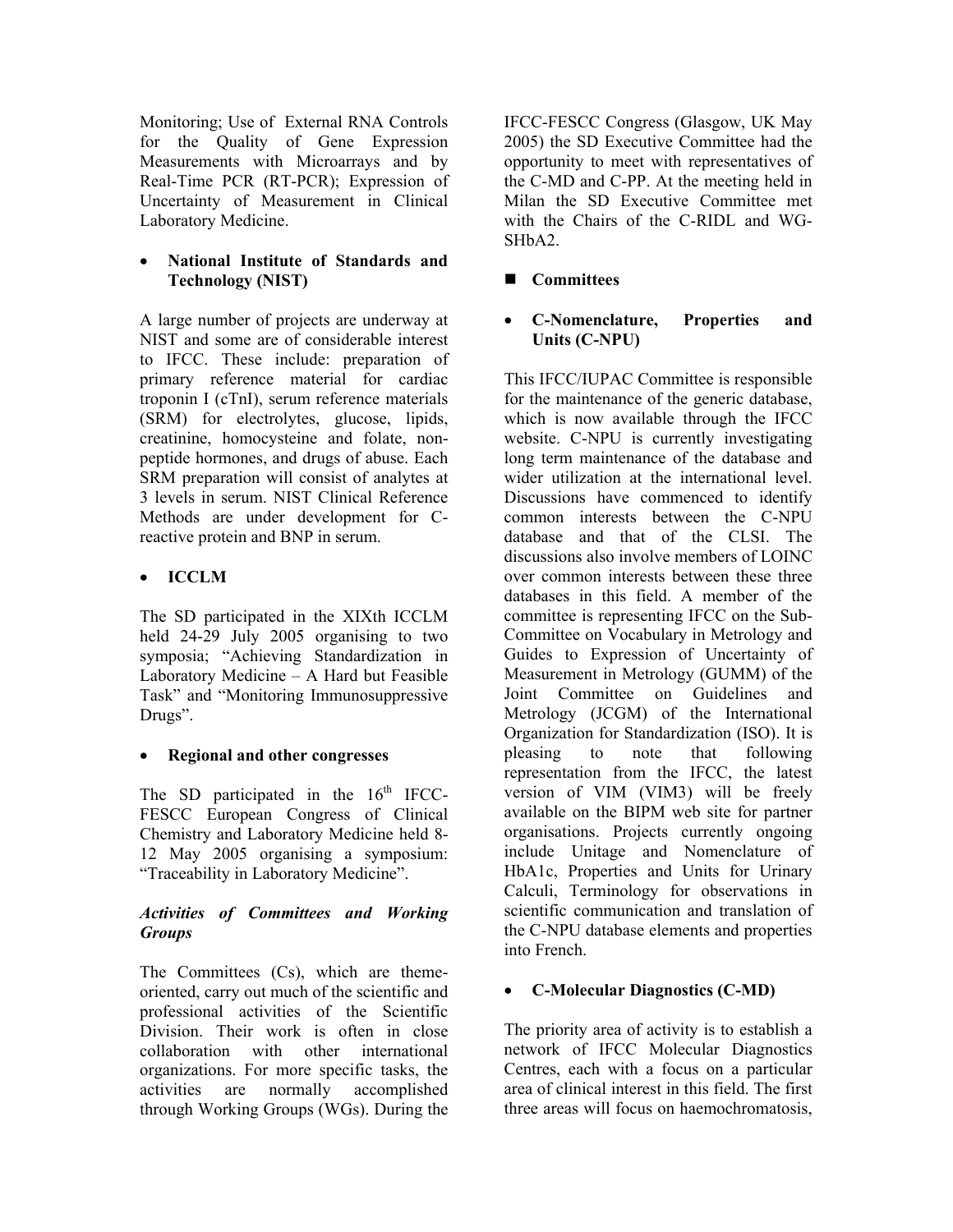factor V Leiden and apolipoprotein E. The purpose of these centres is to enhance technology transfer of clinical testing expertise to laboratories that provide clinical services in these areas and a document describing their roles is currently being prepared. A call for applications will then be issued on the IFCC web site and to national representatives. The committee is working closely with the EMD C-Molecular Biology Curriculum to prepare a position paper titled « Guidelines for the Use of Molecular Diagnostics in Laboratory Medicine » Discussions with IRMM and EuroGenTest have been initiated to establish a list of nucleic acids reference materials for clinical laboratories in molecular diagnostics.

## • **C-Plasma Proteins (C-PP)**

Data for the first (pre-CRM470) samples for several countries including France, Italy, and the Czech Republic of the International Quality Assurance project remain to be collected. Publication of data from all reporting countries will proceed because the study does show a persistent bias for several proteins among manufacturers. The possibility of using world-wide, common reference intervals in multiple racial and ethnic groups has been explored but is not possible at this time because of persisting concentration/calibration differences among the assays from the different manufacturers. The committee has developed a simplified protocol for transferring values from reference materials such as CRM470 to commercial protein assays. Position papers on the comparison of agarose gel electrophoresis with capillary electrophoresis, and on other methods (such as quantification of serum immunoglobulin free light chains) for the detection of M components are in the final stages of preparation. The committee is presently involved in the following projects;

(1) collaboration with IRMM for the development and certification of a new lot of CRM470, to be called CRM470-R. (2) evaluation of the impact of new technologies for the study of human plasma proteome on

laboratory medicine (in connection with HUPO). A WG to undertake the standardisation of carbohydrate-deficient transferrin has been formed under the Chair of A. Helander (SE).

#### • **C-Standardization of Markers of Cardiac Damage (C-SMCD)**

The C-SMCD has continued its work on standardization of various cardiac markers. A secondary RM has been selected for myoglobin in close collaboration with IRMM. IRMM is continuing to work on the reference method for the certification of the selected material (IRMM/IFCC 458) as well as to further characterise this material. In collaboration with the AACC Subcommittee for Cardiac Troponin standardization and NIST, a candidate primary reference material for cTnI (human CIT tertiary complex NIST SRM 2921) was selected to be used for cTnI assay standardization. Further to the preparation of this primary reference material, discussions are underway for the preparation of a secondary matrix reference material using a serum-based matrix for cTnI for which the values can be assigned by an immunoassay method that is calibrated using the primary material. The aim is for the material to demonstrate equimolarity. Purity studies on BNP and NT-proBNP materials supplied by companies marketing these antigens are underway in preparation for a project for the standardisation of the BNP assay. The aim is to work for the standardisation and harmonisation of BNP assays. Work on NTproBNP assays will continue at a later stage. The C has decided that the preparation of reference material for BNP (recombinant or synthetic BNP material) is a useful starting point. A document titled "Quality specifications of BNP assays" was published (Clin Chem 2005;51:486). A document in the form a theoretical review on new markers of ischaemia and plaque disruption in acute coronary syndrome patients was published (Clin Chem 2005;51 :810). The committee is in the process of collecting clinical and analytical data on all manufactured cardiac troponin and natriuretic peptide assays that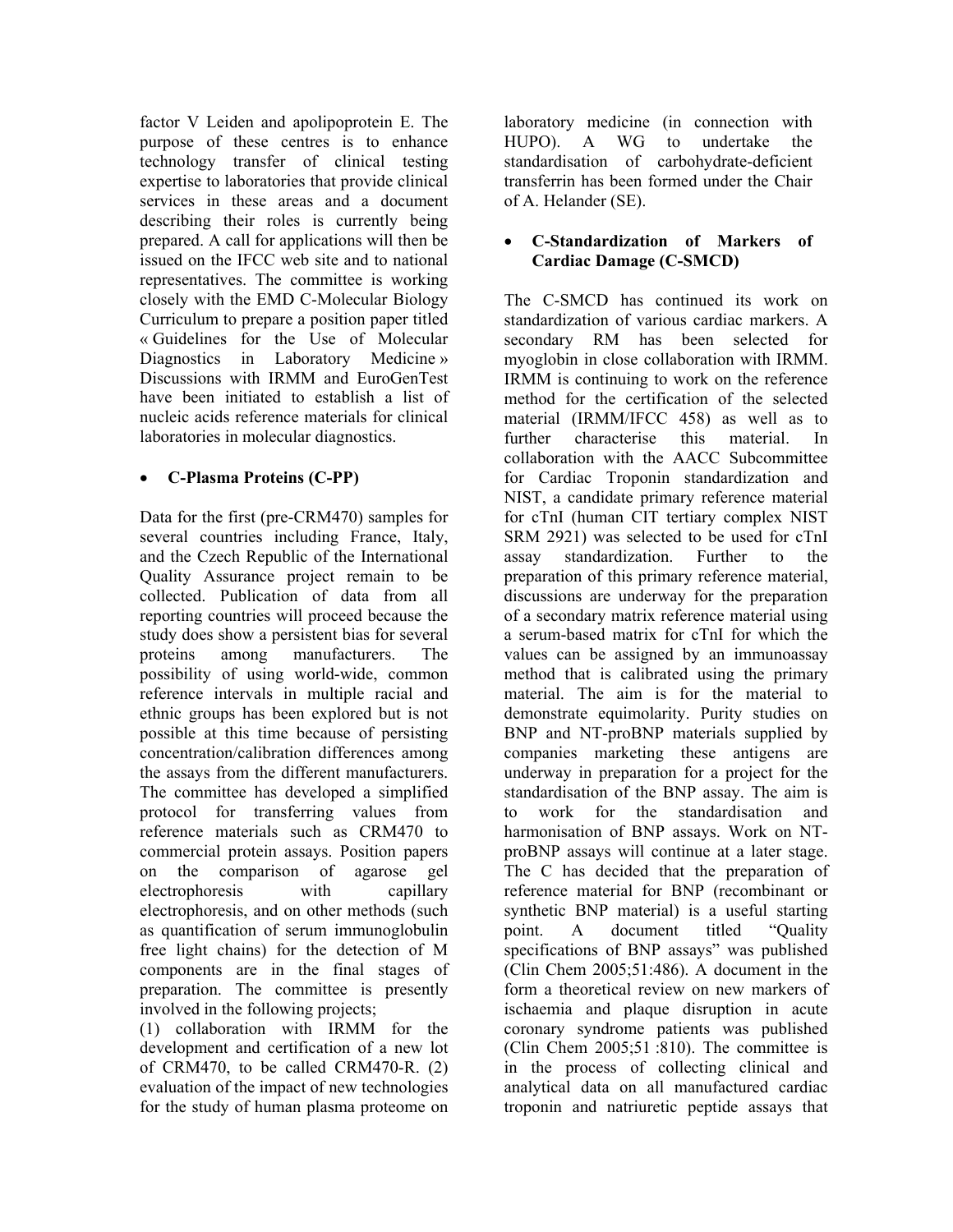will be placed on a link on the IFCC website, to serve as a repository for evidence based information as assays evolve over time.

#### • **C-Reference Systems for Enzymes (C-RSE)**

Work on standardisation of the amylase and ALP assays and certification of the AST reference material has continued. The C will proceed with the project to standardise the lipase measurement noting that significant technical issues need to be resolved. The C is continuing to monitor the performance of the laboratories in the Network. Recognising the requirement for support of such laboratories,the IFCC is considering the development of a business plan.

#### • **C-Point of Care Testing (C-POCT)**

The C continues to develop its priorities for pursuing projects. It was noted that industry was well represented on the C.

#### • **C-Traceability in Laboratory Medicine (C-TLM)**

The Committee continues to support the activities of the JCTLM within the IFCC. Criteria for identifying reference laboratories of the JCTLM have been defined. A Procedure Manual has been prepared describing the steps to be followed by laboratories participating in IFCC Ring Trials for Reference Laboratories. It is available at www.dgkl-rfb.de:81 The major topics covered in the manual include: Description of Process; Rules to be Admitted; Frequency of Exercises.

#### • **C-Reference Intervals and Decision Limits**

Following a review of the current state of theory and documents in the field, it was agreed that the initial project is to assist with the production of the CLSI/IFCC Joint Document on Reference Intervals. The

second task will be to produce a practical document for use in clinical laboratories.

## **Working Groups**

#### • **WG-Selective Electrodes and Biosensors (WG-SEB)**

A review of current projects is underway.

#### • **WG–Reference Methods for Apolipoproteins (WG-MA)**

Technical issues remain to be resolved with regard to the production and characterisation of SP3-08 Apo B reference material. These issues relate to ISO guide 15194 requirements for uncertainty information. After completion of the studies, the material will be submitted through IFCC to WHO for recognition.

#### • **WG-Human Chorionic Gonadotrophin (WG-SHCG)**

A meeting with colleagues from interested diagnostic companies agreed that the Working Group would focus on investigating the appropriateness (or otherwise) of commercially available hCG methods for use in oncology. Most of these methods are approved only for use in pregnancy. This is a regulatory issue of major concern to clinical laboratories using the tests to monitor cancer patients. Specimens of selected specifically to address this question have been prepared and will be analysed by the different methods early in 2006. The results will form part of a manuscript currently being prepared by the hCG Working Group on the implications of use of the six International Reference Reagents previously prepared by the Working Group on between-method comparability. The frequency of false positive and false negative results in assays for hCG and the clinical implications of these results are of considerable concern. Recommendations about appropriate action to be taken by user laboratories – both to identify and to remedy these errors - are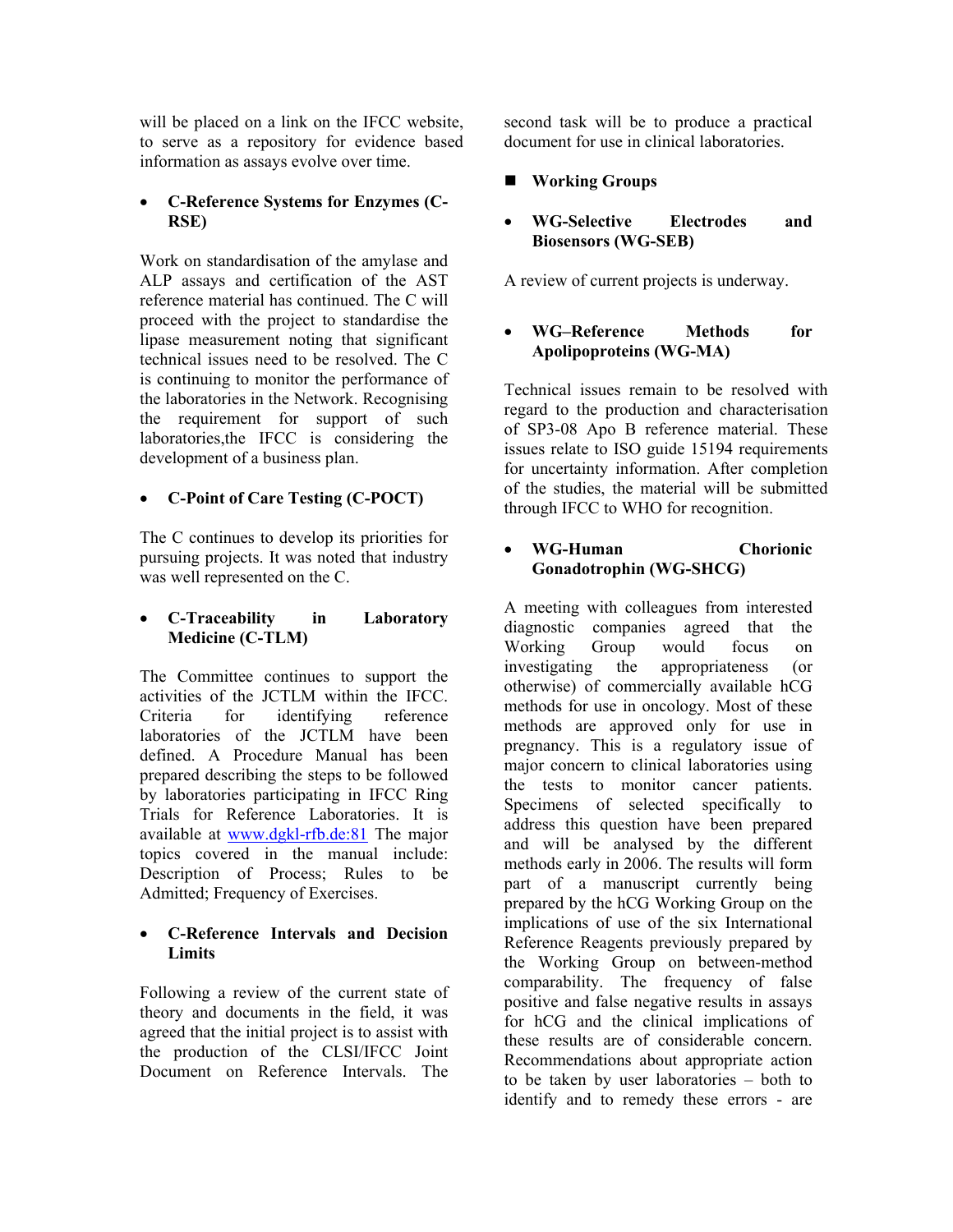being developed. The availability of a reference method for hCG would effectively address both these issues and it was agreed that this issue would continue to be actively considered.

#### • **WG-Standardisation of Thyroid Function Tests (WG-STFT)**

The WG has agreed on a clear plan of action. Total T4 is the first measurand to be standardised, as almost all the elements of the reference measuring system for it are available. Work on the development of commutable serum matrix-based reference materials is underway. Progress has been made with the development of a sensitive equilibrium dialysis-ID-LC/tandem MS measurement procedure for the measurement of free T4.

#### • **WG-Glycohemoglobin (HbA1c) (WG-HbA1c)**

A method for value assignment has validated providing further confirmation that the Master Equation representing the correlation between the IFCC reference system and the US NGSP, Swedish and Japanese systems is correct. The network of 14 laboratories is participating in twice yearly Ring Trials with an imprecision of less than 1%. It is agreed that this network should participate in the JCTLM structure. The Clinical Implementation Group continues work to reach agreement on the name of the analyte and its units. The C-NPU has made a significant contribution to the debate. A large HbA1c/glucose Equivalence study in co-operation with the IDF, EASD and ADA, including at least 6 centres and specimens from subjects with normal glucose homeostasis, Type 1 diabetes and Type 2 diabetes is underway. The data will be analysed to investigate the relationship between HbA1c and glucose to provide evidence as to the suitability or otherwise of reporting HbA1c as a 'mean blood glucose'.

#### • **WG-Monitoring Immunosuppressive Drugs (WG-MID)**

During 2005, this WG has mainly concentrated its efforts on organizing or participating in symposia and/or workshops such as the XIXth ICCC. Its work has now come to a close.

#### • **WG-Standardization of Haemoglobin**   $A_2$  (WG-Hb $A_2$ )

The preparation of primary reference materials for HbA0 and HbA2 has been accomplished. In the next year two more batches of materials, as programmed at the beginning of this project will be prepared, in order to have robust data on the purification procedure and outcome. Primary calibrators have been prepared at six levels (from 0 to 7 % HbA2) and sent to the MS labs for analysis. The preparation is underway of the first batch of secondary reference materials, at 3 levels of HbA2. The materials will be sent to the IRMM for testing. Development of the reference method in two laboratories has progressed but some technical issues remain to be resolved. Pre-analytical variability is under investigation and the results of this study will be presented in a manuscript that is in preparation. Inter-lab variability is also under investigation, using fresh blood samples in an EQAS performed in Sicily among 48 laboratories using a single technique (HPLC). The data indicate an interlaboratory CV of 6 % to 8 %. It is likley that the variability among different analytical techniques (HPLC, electrophoresis, minicolumns) could be even higher. These findings point out the necessity of having better harmonization among different techniques for HbA2.

#### • **WG-Standardisation of Carbohydrate-Deficient Transferrin (WG-CDT)**

The WG met with representatives of CDT assay kit manufacturers and agreed that the initial aim is to establish a reference system for CDT. Over the longer term it is proposed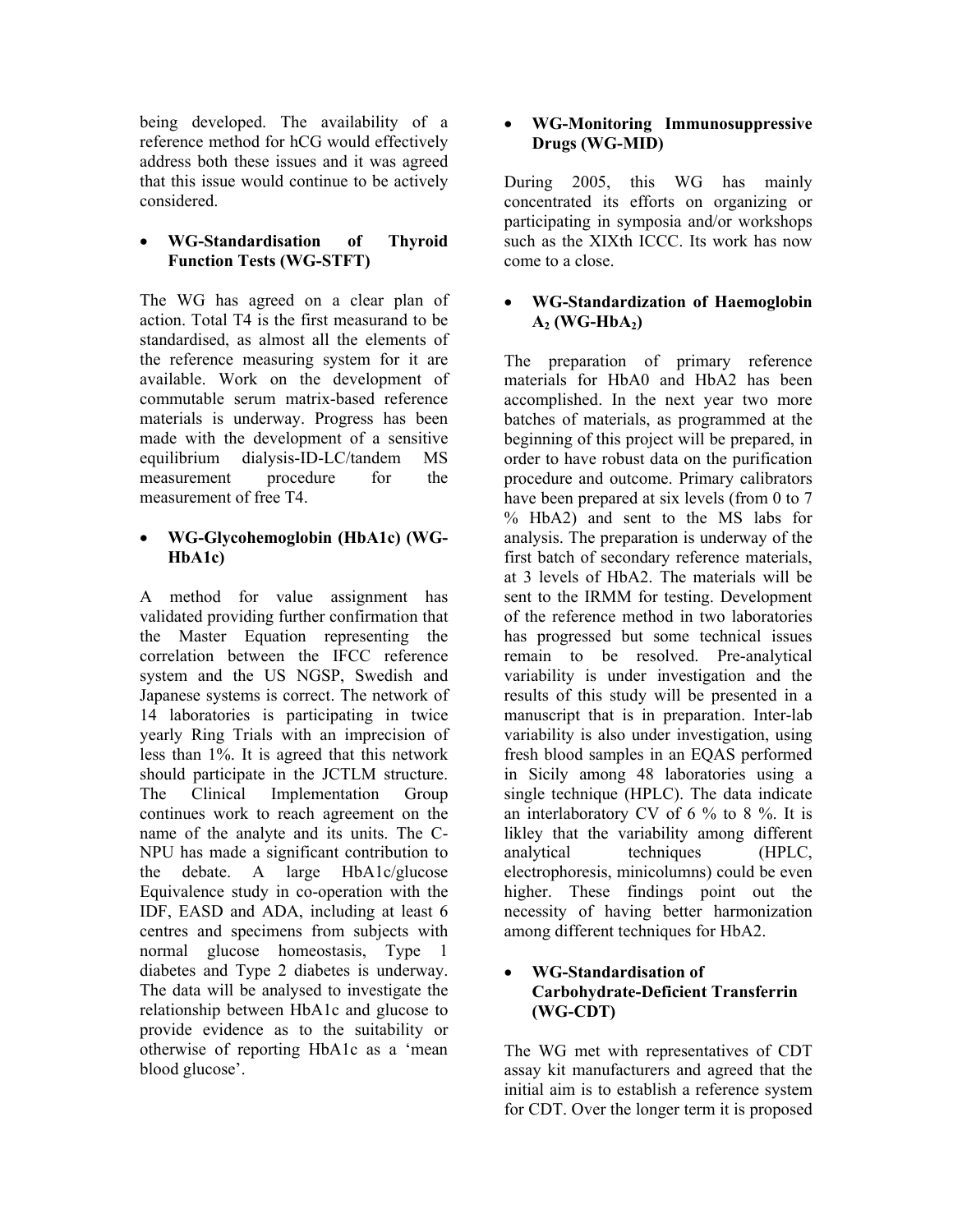that recommendations for the clinical use of CDT testing will be developed. The work of the WG will focus on the following: (1) improved structural definition of disialotransferrin; (2) investigation of available calibrator material; (3) investigation of MS to validate HPLC and/or CE as the candidate reference methods; (4) establishment of a network of laboratories to evaluate and implement candidate reference methods.

#### • **WG-Standardisation of Cystatin C Assays (WG-SCC)**

A plan has been adopted to develop reference material and identify a reference procedure for this measurand. Manufacturers of assay kits have been contacted and informed of the WG's activities. Recombinant material is available.

#### • **WG-Standardisation of Glomerular Filtration Rate Assessment (WG-GFRA)**

The following goals for future activities have been adopted. (1) Support the international circulation of relevant documents and education materials, such as NKDEP documents of the "Rationale for use and reporting estimated GFR" and "Suggestions for laboratories for routine reporting of estimated GFR". (2) Prepare an IFCC recommendation for the use of specific methods (e.g enzymatic assays) for creatinine measurement, including a systematic review of the literature in the field. (3) In cooperation with C-TLM, establish of an IFCC reference laboratory network for creatinine assays. (4) In cooperation with NKDEP, develop guidelines to coordinate the global introduction of standardized creatinine assays together with the new GFR estimating equation and to educate laboratory professionals regarding the importance of assessing chronic kidney disease (CKD) risk.

#### • **WG-Standardisation of Microalbumin Assay in Urine (WG-SMA)**

An overview of current analytical procedures has been discussed together with the apparent lack of correspondence between immunochemical and HPLC assays, particularly in urine from individuals with diabetes. The general discussion produced many questions, particularly about the HPLC system. In keeping with the need to focus on clinical relevance, a case history based international investigation "How do General Practitioners Test For and Manage Microalbuminuria in Diabetes Care in Different Countries?" has been instigated. At a second meeting findings on immunounreactive albumin and the HPLC system have been presented for review. Currently, consideration is being given to the next step to assess if harmonization of the existing analytical systems with a common calibrator can sufficiently reduce inter-laboratory variation and make unnecessary the more challenging process of standardization.

# • **Project Proposals**

Four project proposals have been received and dealt with during this year. Two have been accepted (WG-Standardisation of Pregnancy Associated Protein-A and WG-Standardisation of Growth Hormone) and two are pending.

Howard Morris Secretary SD

# **Reports from Regional Organisations**

# **Arab Federation of Clinical Biochemistry (AFCB)**

**Executive Board:** The EB of the AFCB met twice in 2005. Several topics were discussed including the evaluation of the X Congress which was held in Monastir, Tunisia. A representative of Syria presented a full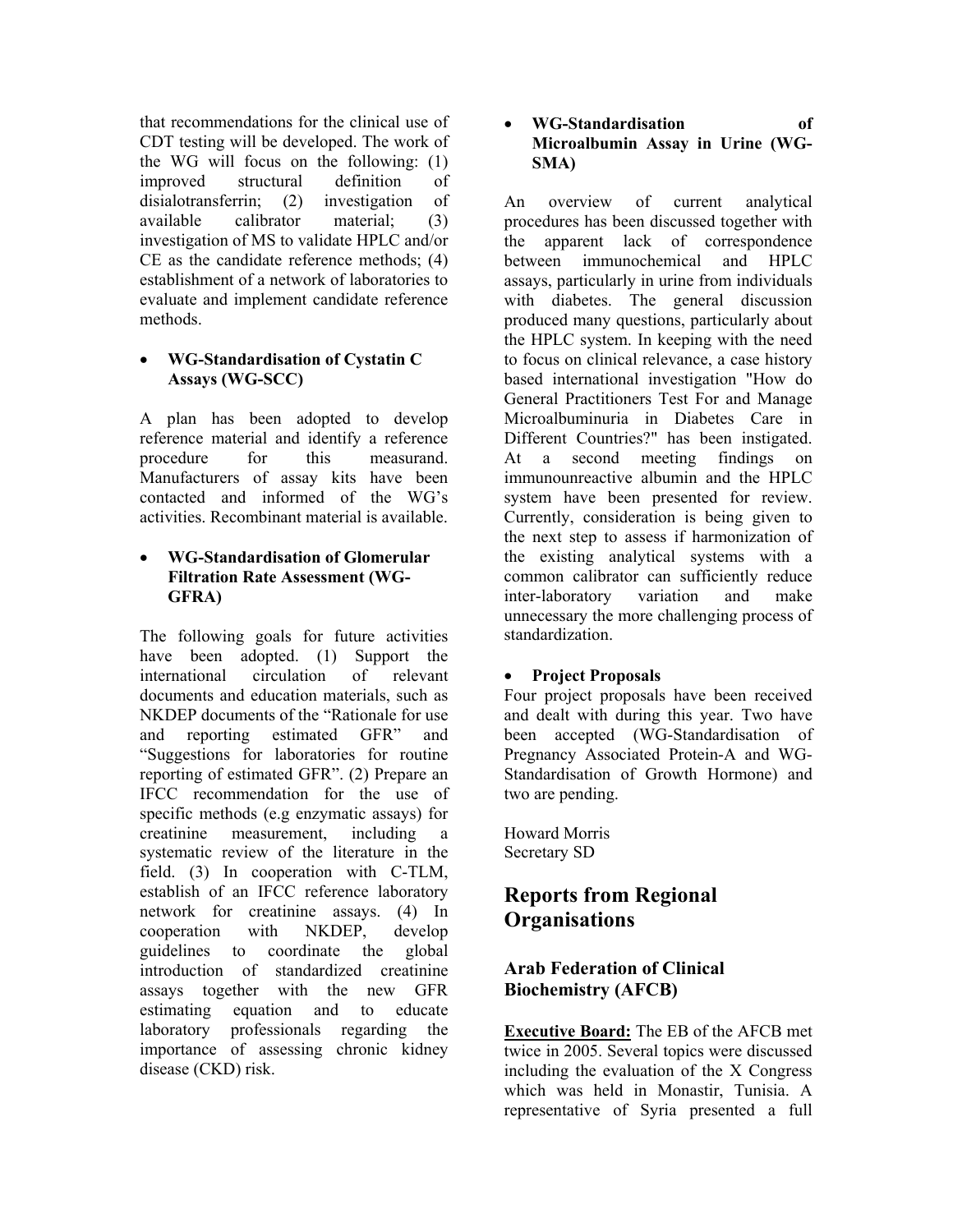report on the progress of the XI congress which is scheduled 29 April  $- 2$  May 2006 in Damascus, Syria. The organizing committee is expecting large participation from Syria, Arab Countries, Europe and other parts of the world.

The EB has decided to encourage the AFCB members who have not joined the IFCC to apply for the IFCC membership. The AFCB secretary will provide advice and assistance to those members who are willing to join.

**Continuous Medical Education Programme**: The societies in Tunisia and Syria have established scientific programs to help scientists improve their knowledge in the field of Laboratory Medicine. The programs include lectures, symposia, seminars and workshops.

The Syrian Clinical Laboratory Association in collaboration with the Syrian Diabetic Society, held a conference on Diabetes Management in Syria in the costal resort city of Latakia, 10 – 12 November 2005. The conference attracted about 500 participants. Several lecturers from Syria, Jordan, Lebanon, Saudi Arabia and Egypt presented their research and experience in the management of diabetes.

The Tunisian Society held their annual conference in May in Al-Hammamat City, Tunisia with significant participation from Tunisian colleagues and other AFCB countries. A new Executive Board was elected during this meeting. Dr. Hedilli was elected as President.

The Tunisian Society in collaboration with IFCC organized a two day symposium on Molecular Biology 30 Nov – 1 Dec. The Tunisian Society offered free registration and accommodation for one young scientist from each member of the AFCB. The symposium attracted about 20 scientists from various Arab Countries. The symposium proved to be a good and productive activity.

The Egyptian Society held their annual conference 17 – 19 December 2005. The conference attracted large number of scientists from Egypt.

The AFCB has expressed their willingness to continue such cooperation with IFCC to organize further Symposia on different topics.

## **Asian Pacific Federation of Clinical Biochemistry (APFCB)**

## *Educational Activities, 2005-2007*

Since its inception in 1999, the **APFCB Travelling Lectureship** has evolved to a regular, approximately biennial activity of the APFCB. Thus far, we have had 4 lecturers and for 2006-2007, Professor Chris Lam was the enthusiastic choice. About 10 members have expressed an interest in a visit from the Travelling Lecturer. Most of Professor Lam's visits will be undertaken in 2006 and will culminate, we hope, at the APCCB in Beijing in 2007. His tour will be sponsored by Roche Diagnostics.

This is the third year of the **APFCB-Beckman Coulter Education Symposium** series of lectures and Dr Ken Sikaris was chosen as this year's lecturer. Dr Sikaris visited China, Thailand Indonesia and India. The APFCB has received a commitment from Beckman Coulter for continued funding of this series.

Professor Andrea Rita Horvath of Hungary, an expert on evidence-based laboratory medicine, will be the IFCC Visiting Lecturer to the APFCB region in 2006. As with the previously VL, Professor Jean-Claude Forest, who visited the region in 2003 and 2004, Professor Horvath's tour is being arranged by the AFPCB while the cost of her international air-travel will be met by the IFCC. All local costs will be borne by the host associations. The APFCB considers this arrangement as a very efficient means of administering the Visiting Lectureship as it ensures a wide audience is reached.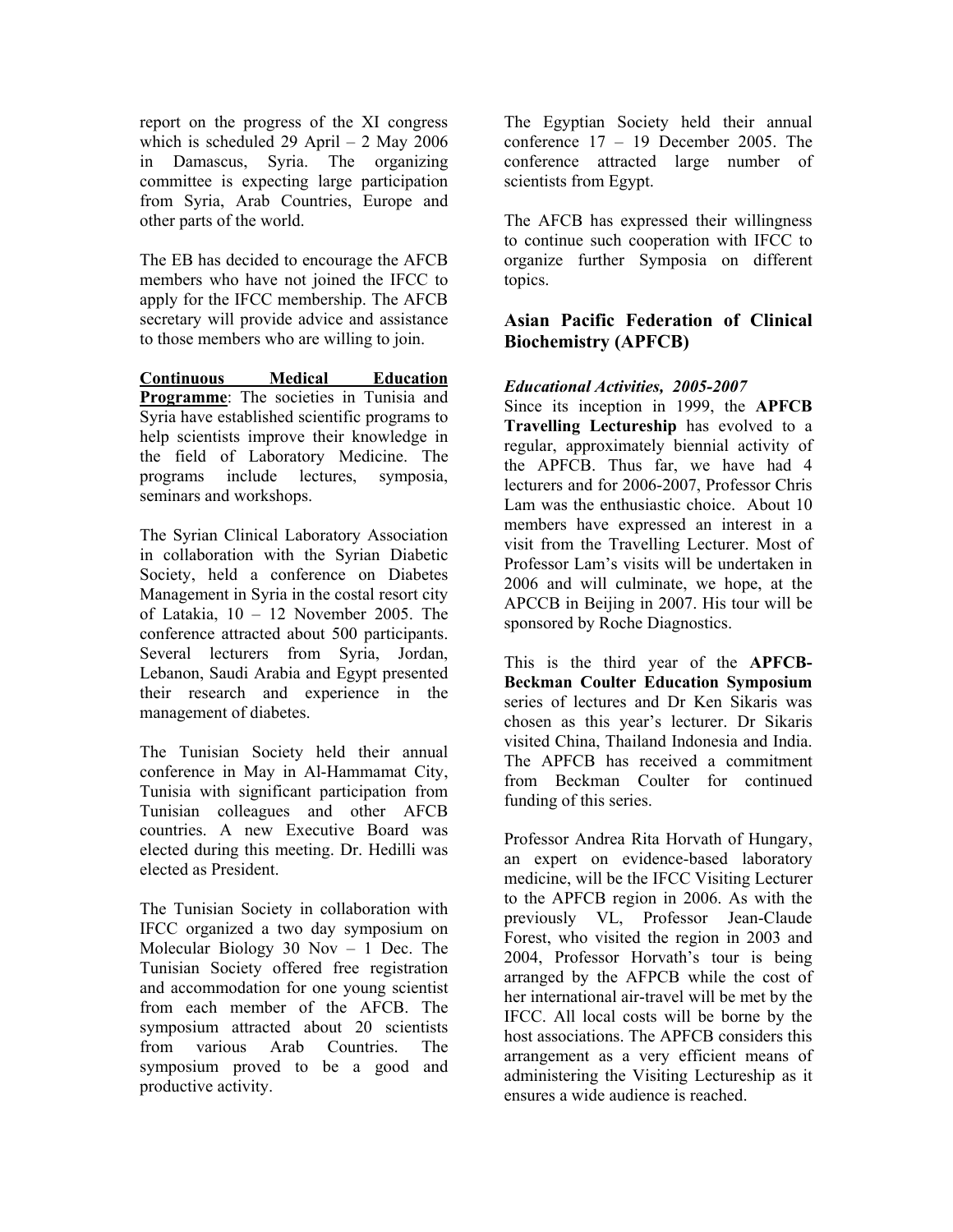#### *Specialized Meetings*

The APFCB is proud to be associated with two meetings that were held in 2005, both of which were held in Singapore and organised by the SACB in partnership with bodies outside our region. These were: (i) a meeting on Laboratory Automation was organised in May jointly by the SACB and AACC; (ii) the International Congress of Pediatric Laboratory Medicine, which was held from 3-6 September. The latter was jointly organised with the International Association of Pediatric Laboratory Medicine, under the auspices of the APFCB and IFCC and other bodies.

#### *Scientific Activities*

The Scientific Committee will undertake two projects.

*HbA1c:* A proficiency testing exercise to assess the variation of the measurement of HbA<sub>1</sub>c among laboratories in our region. This project is coordinated by the CACB and the results are currently being reviewed. Funding for part of this project was received from Bio-Rad.

*Reference values:* A study of reference values of various populations in the Asia-Pacific region is being coordinated by Professor Kiyoshi Ichihara of Japan in cooperation with the APFCB. This is a two part project that will involve sample collection from various parts of our region and determination of reference values by data-mining of patients' samples from selected hospitals. This project is being funded, among others, by Dade Behring.

#### *APFCB Publications*

**Web-site:** The existing APFCB web-site has served us well since 1999. However, there is a need to take it to the next level to reflect the increase in our activities. A revamp of the site is presently being undertaken by our corporate member JenCo. The APFCB Executive wishes to express it immense gratitude to Dr Andrew Wootton of the

AACB for constructing the original site and maintaining it, on a voluntary basis. We are also grateful to the AACB for allowing the APFCB the use of the surplus memory, without charge, on the server that it leases for it own site.

*APFCB News:* We will continue with the publication of the APFCB News in its present form. The present editorial team took over publication in 2002 and has since published an issue annually. Advertisement income has been sufficient to make the News a self-sustaining entity. The News will continue with its educational slant and we have been fortunate to receive the support of many contributors from outside the region. The News is distributed to members and is additionally, sent to selected individuals and organisations outside the APFCB region.

#### **Finance**

**Financial Management of the APFCB:** In an age when it is expensive to be a member of a professional organisation, the APFCB remains one of the few, perhaps the only, professional organisation in this part of the world, that does not collect a subscription from its main members. Even the subscription for corporate and affiliate membership is small. Our only source of regular, albeit varying income, is the surplus remitted by the host of the Asian-Pacific Congresses of Clinical Biochemistry (APCCBs) that is held triennially. Through prudent financial management, we are have a healthy but by no means excessive bank balance. Like our ancestors we are "huntergatherers" calling upon the generosity of our corporate members every time we need to fund an activity.

While the APFCB essentially remains a voluntary organisation, the Executive Committee recognised the need to seek professional help in the management of the financial and statutory affairs of the APFCB. Towards this end, the Executive Committee has appointed Solidtrack Management Pte. Ltd. of Singapore to assume these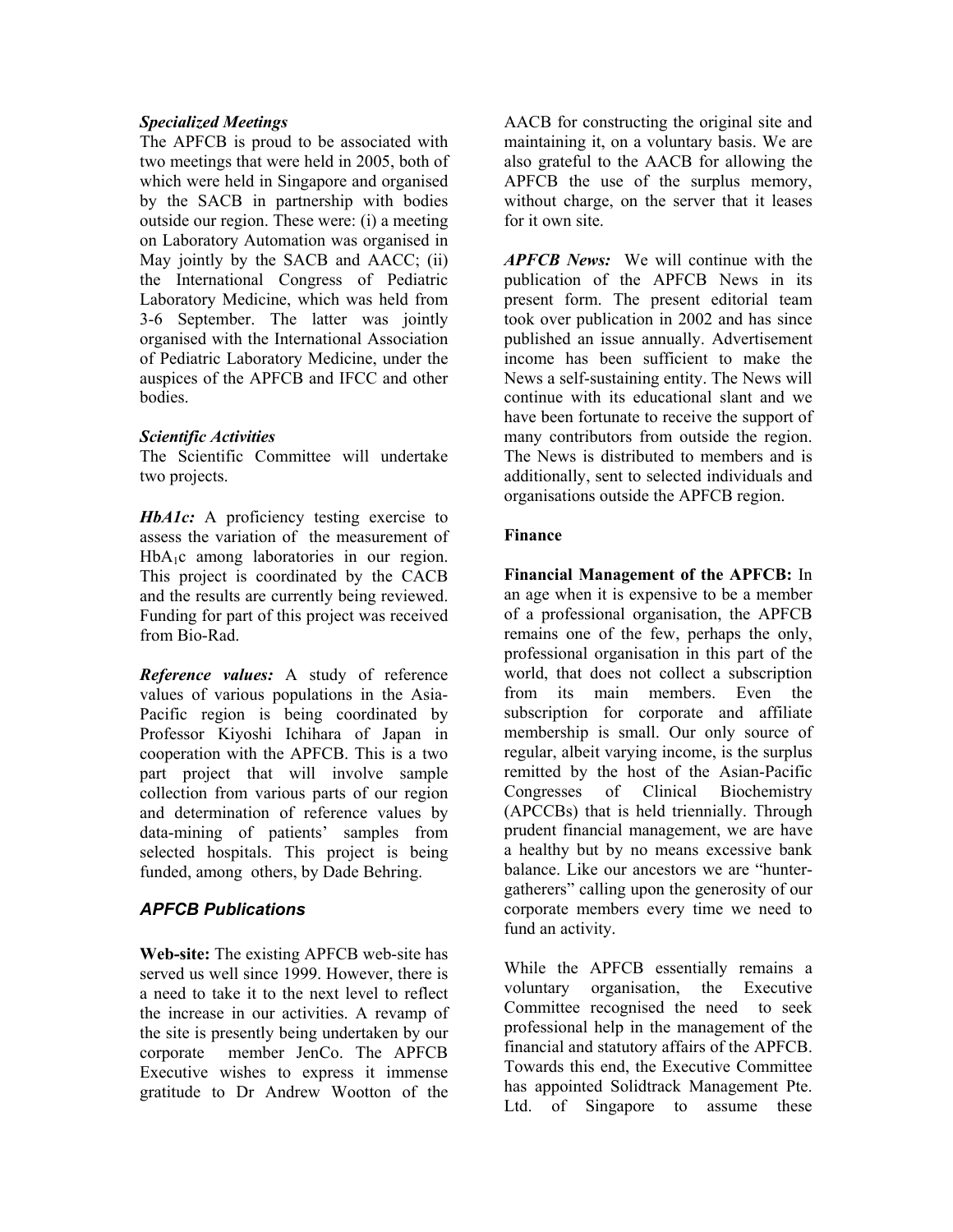responsibilities. The responsibilities of Solidtrack will include the maintenance of accounts, preparation of the annual tax returns, liaison with the Registry of Societies of Singapore (ROSS) and responsibility for all payments and collections. The registered address of the APFCB is that of SolidTrack.

**Donations:** The escalation of activities of the APFCB in recent years has not escaped the attention of our well-wishers. It has resulted in various offers to work collaboratively on projects and to offers of financial support. In November last year a donation was received from colleagues in Japan that underwrote the entire cost of publication of the 2003 APFCB News. At the beginning of this year, a donation of CHF5000 was received from the IFCC for use at our discretion. Both donations were unsolicited and received with gratitude. They are a clear reflection of the high esteem with which people hold the APFCB.

#### *The APFCB Philanthropic Fund*

The EC and Chairs have decided on the creation of an APFCB Philanthropic Fund to assist young clinical biochemists with scholarships and travelling grants to present their research at meetings within the region. In addition, it will be used to provide assistance to Council members who are unable to attend Council meetings due to financial difficulties. The IFCC donation has been used to seed the fund.

#### *11 APCCB, Beijing 2007*

The APFCB office-bearers have been in contact with the organisers of the Beijing APCCB. The congress will coincide with the Silver Jubilee of the establishment of the APFCB which was officially registered in Singapore in 1982.

#### *Membership*

The membership of the APFCB continues to grow. At the Council meeting of March 2002 in New Delhi, the membership stood at just 12 voting members which were association and societies of clinical

biochemistry within the Asia-Pacific region. Today, just 30 months later, the membership stands at 13 voting, 15 corporate and 1 affiliate member.

The two amendments to the constitution that were made at the Council meetings at New Delhi (March 2002) and in Perth (September 2004) have allowed the admission of corporate members and affiliates, respectively, and contributed this growth.

# **Reports from National Societies (NS)**

These are available on the full Annual Report on the IFCC website.

# **IFCC Publications, 2005**

*The following publications appeared in 2005 as a result of IFCC projects. A number of other papers are in progress and are available through the IFCC Web Site. Bergmeyer Conferences-Roche Diagnostics Master Discussions*:

Kallner A, Müller MM, Poppe W.  $10^{th}$ Bergmeyer Conference-Roche Master Discussion. Diabetes Mellitus and Cardiovascular Disease. Scand J Clin Lab Invest 2005; 65 (Suppl. 240):1-156.

#### *SD 8.1 Scientific Division*

Panteghini M, Forest JC. Standardization in laboratory medicine: new challenges. Clin Chim Acta 2005; 355:1-12.

#### *8.2.6 Committee on Nomenclature, Properties and Uni*ts

Nordin G, Klintenberg B, Persson B, Forsum U. Can a laboratory investigation be called anything? "The NPU system" sorts out the concepts and gives systematic stringency. Lakartidningen 2005; 102:1308- 1315.